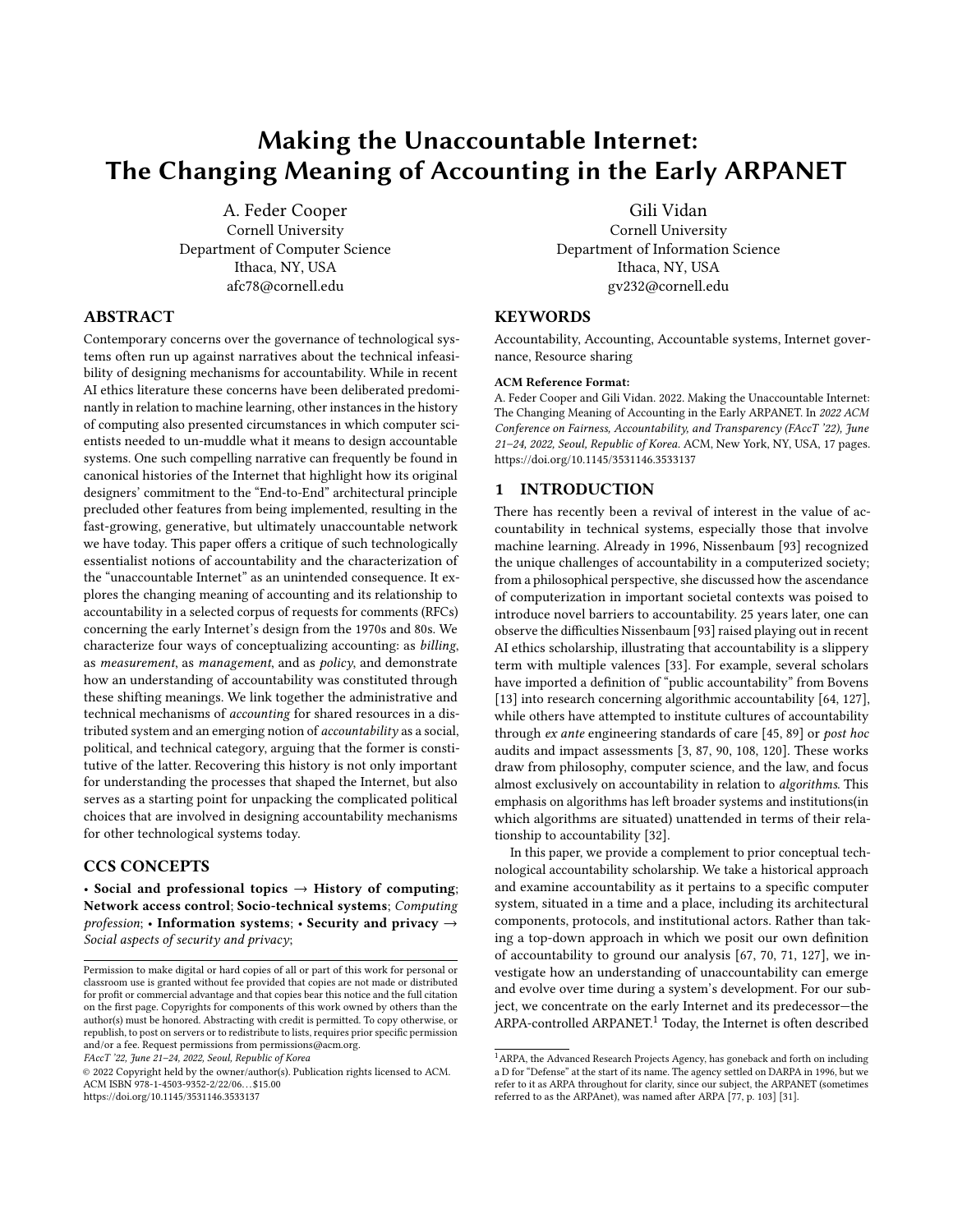as lacking endemic features for accountability, fixing the perception it is an unaccountable system [\[31,](#page-12-5) [109,](#page-13-10) [124\]](#page-14-2). We contend that identifying how this perception developed can help locate what it means for a system to be accountable, and can enable us to interrogate the dynamics that lead a research community to develop an unaccountable system. While our work is a deep dive into the particular origins of the unaccountable Internet, it is also a case study that elicits broader lessons concerning the unaccountability of complex computer systems, and thus serves as a cautionary tale for the design of contemporary systems.

## 1.1 Retelling Internet Histories: From End-to-End to Accounting

Over the past two decades, Internet historians have pointed to the institutional context of the network's protocols and standards' development [\[2,](#page-12-6) [18,](#page-12-7) [39,](#page-12-8) [115,](#page-14-3) [128\]](#page-14-4), explored how commercial actors, user groups, and regulators also shaped its trajectory [\[50,](#page-12-9) [83,](#page-13-11) [119\]](#page-14-5), and contrasted the US-origins of the Internet with networks developed in different political contexts [\[85,](#page-13-12) [100\]](#page-13-13). We follow these studies by looking at how network engineers and administrators, as a research community and governing institution, defined the goal of networking and often contrasted it with changing meanings of "accounting" and "accountability." This paper surveys the early years of the ARPANET project, what Braman [\[17\]](#page-12-10) has called the "framing years," and goes through the transition of the ARPANET to the Internet. During this decades-long period, the governing bodies and structures of the networks in question were changing, even if many of the same individuals developing network computing remained involved. We therefore refer to this community as "network engineers" or ARPANET contractors in its early years, and as its more formalized afterlives—the Internet Activities Board (IAB) and the Internet Engineering Task Force (IETF).<sup>[2](#page-1-0)</sup>

These institutional perspectives on the history and politics of networks contrast with other accounts that focus on the architectural novelty of the network's design. At the center of these architectural histories stands the now foundational "End-to-End principle." In the early 1980s, Jerome Salzer, Dave Reed, and David Clark, three members of the ARPANET project team, formalized the End-to-End principle in a paper, arguing that a communication network should implement most complex functions at the endpoints rather than within the network itself, leaving the network's design relatively simple and focused on routing data traffic  $[116, p. 278]$  $[116, p. 278]$ <sup>[3](#page-1-1)</sup> Through various retellings of the Internet's origin myth, End-to-End became its defining feature, used to explain the network's exponential, rapid growth and celebrated for its architectural simplicity and even its political commitment to decentralization, individual autonomy, and freedom—and later, a reason behind some of the Internet's discontents  $[12, 109]$  $[12, 109]$  $[12, 109]$ .<sup>[4](#page-1-2)</sup> The ubiquity of End-to-End as a stand-in for the Internet as a whole was noted by Tarleton Gillespie, who argued that such a cultural uptake of one specific term both obfuscated

its contentious meaning and created a sense in which the architecture of the Internet became a fixed material object  $[46]$ <sup>[5](#page-1-3)</sup>. This End-to-End ethos has arguably carried forward to the present more generally in computing, with Zittrain [\[130\]](#page-14-9) recasting End-to-End as the "procrastination principle" to capture the idea that "most problems could be solved later and by others."[6](#page-1-4) One can see this in several places, for example: invoked in Google's now-retired motto, "Don't be evil," a rhetorical move that could be read as punting accountability for the behavior of its products to individual engineers; in evolving conversations concerning balancing accountability and unconstrained user behavior with respect to platform content moderation [\[27,](#page-12-14) [47,](#page-12-15) [68,](#page-13-16) [69\]](#page-13-17); and in corporate and institutional ethics statements targeted at individual engineers to use machine learning and artificial intelligence technology responsibly.

Among the many possible narratives that get lost in the Endto-End telling is the story of a difficult administrative, technical, economic, and political problem at the heart of the ARPANET: distributed accounting. In the late 1980s, David Clark, one of the trio behind the original 1980s End-to-End paper, reflected back on the experience of designing the ARPANET and Internet protocols and described a set of goals that guided the design principles of the network. The top-level goal was to create a means of interconnecting existing computer networks, supporting the connection of different devices and pre-existing communication protocols [\[28,](#page-12-16) pp. 1-2]. It is in relation to this top-level goal that End-to-End was often celebrated as an elegant solution. But Clark went on to articulate a list of seven "secondary goals," last among which read: "resources used on the network must be accountable" [\[28,](#page-12-16) pp. 1-2]. Clark refers to this as the goal of "accountability" and cites earlier work on the ARPANET by Vint Cerf and Bob Kahn that already noted the need for a network to provide such features in 1974. The paper in question, however, only makes mention of "accounting" for traffic in relation to the potential to charge for network use [\[26,](#page-12-17) p. 2].

In this paper, we propose to take seriously the slippage between Clark's 1988 use of "accountability" and the subordinate, discounted goal of accounting for resources. We argue that matters of accounting were never merely about charging and billing, nor were they straightforward—they raised a variety of questions that form a theory of accountability in a networked environment. We trace how the historical actors designing the technical system that is the Internet routinely debated, deferred, and discounted accounting as a feature of the network, and we see how, over time, this community came to define the meaning of accounting as constitutive of accountability.<sup>[7](#page-1-5)</sup> In tracing the shifting meaning of accounting in

<span id="page-1-0"></span> $^2{\rm Russell}$  [\[114,](#page-14-7) pp. 50-53] provides a brief but insightful overview of the process of expansion and formalization of the network research and development community that this paper examines.

<span id="page-1-1"></span><sup>&</sup>lt;sup>3</sup>The principle was a tacit assumption of the ARPANET project (among other research efforts) for over a decade by the time the paper made it explicit [\[114,](#page-14-7) p. 49] [\[116\]](#page-14-6).

<span id="page-1-2"></span><sup>4</sup>Legal scholars attempting to theorize the relationship between network architecture and political order in particular zeroed in on End-to-End as a way to tie the two together [\[30,](#page-12-12) [50,](#page-12-9) [78,](#page-13-14) [103,](#page-13-15) [129\]](#page-14-8).

<span id="page-1-3"></span><sup>5</sup>This cultural uptake had broader reverberations among users of the network. In November 1988, the Morris Worm caused failures that brought down the majority of nodes on the Internet [\[110\]](#page-13-18). The network seemed to be in crisis. That such widespread failure could occur suggested the existing, End-to-End-guided architecture was perhaps not suited to the network's broader use and needs. (A retrospective analysis of the Worm is out of the scope of this paper. Please refer to Slayton [\[117\]](#page-14-10).) Nevertheless, the culture of End-to-End prevailed. After the initial response to excise the Worm from the network, what followed shortly after was a series of ethics statements from revered institutions, including the IAB, MIT, and the NSF [\[7,](#page-12-18) [34,](#page-12-19) [58,](#page-13-19) [59,](#page-13-20) [91\]](#page-13-21). These statements centered the end-user as the site at which to locate the responsibility for appropriate network use, rather than calling for proposals to imagine what designing for accountability could mean for internals of the network.

<span id="page-1-4"></span> $6$ Zittrain discusses the principle in terms of the network in this blog post, and discusses its broader import for software engineering in his book [\[129\]](#page-14-8).

<span id="page-1-5"></span> $7$ Daniel Neyland has argued that in the context of machine learning algorithms, there is an intersection between the two registers of the term "account," suggesting that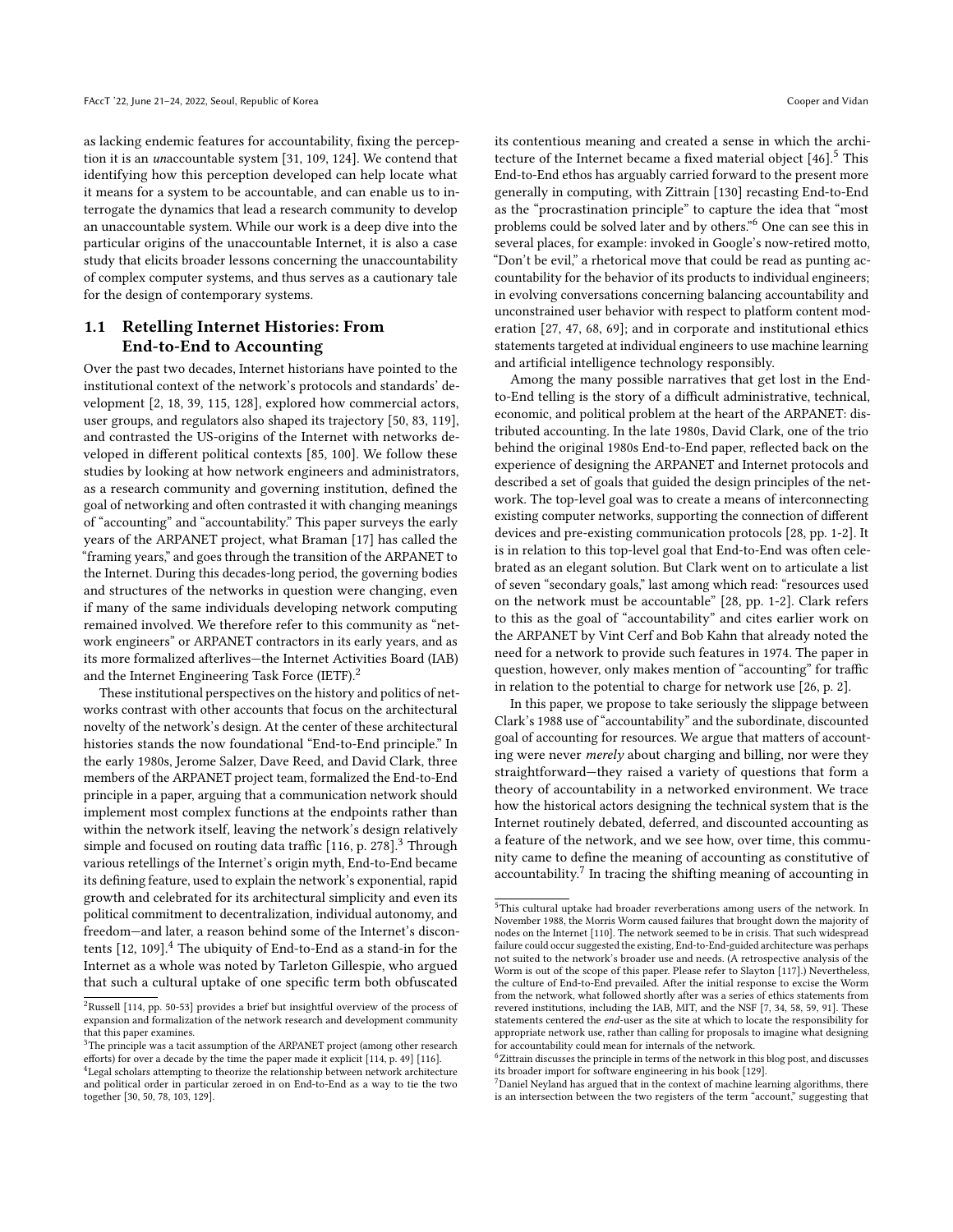the first two decades of network computing, we offer a retelling of Internet histories, locating the unresolved problem of accounting as the obverse of the End-to-End elegant solution story.

#### 1.2 Research Method and Contribution

We enlist a variety of secondary sources, including work by historians and Science and Technology Studies (STS) scholars. Our main focus is primary sources drawn from the self-described "old boys network" [\[2,](#page-12-6) p. 54] that participated in the architecture discussions and implementation of the ARPANET, the Internet's US predecessor during the 1970s. We follow this community's writings through the 1980s—the early days of the Internet—bringing in contemporary retrospectives of Internet history written by networking researchers like David Clark, as well as early networking conference proceedings, journal articles, and technical reports. However, we primarily focus on a corpus of Internet Requests for Comments (RFCs): a chronologically-ordered series of documents posted publicly and hosted online by the Internet Society. The RFCs present multiple histories and can be read for their technical content, a community's self-reflection on its own history, and as source materials for analysts of governance formation [\[18,](#page-12-7) p. 66]. The status and means of distributing the RFCs was also subject to change over the period we examine.<sup>[8](#page-2-0)</sup> Our use of the RFCs was therefore a helpful way to map the contours of the community's conversations over accounting and accountability.<sup>[9](#page-2-1)</sup>

We scraped and filtered the entire corpus to find instances of RFCs that mention "accounting" and "accountability." Our process was not just a matter of collecting and counting all documents from the first RFC to mention "accounting"  $[37, p. 3]$  $[37, p. 3]$ ,  $^{10}$  $^{10}$  $^{10}$  to the first RFC that uses the word "accountability"  $[44, p. 2]$  $[44, p. 2]$ .<sup>[11](#page-2-3)</sup> Rather, we performed a detailed reading to produce an understanding of how accountability evolved conceptually from accounting over time. By our accounting, accounting moved through being understood as billing (Section [2\)](#page-2-4), as measurement (Section [3\)](#page-4-0), as management (Section [4\)](#page-6-0), and as policy (Section [5\)](#page-9-0), a point at which accounting was understood as constitutive of accountability, and the lack of accounting features developed within the network's design an impediment to the network's operations. The rest of the paper is organized around these four notions, with some nonlinear, overlapping chronological progression. We begin with documents dating

from before the first RFC—prior to the proposal of the ARPANET project [\[111\]](#page-13-25)—and trace the changing meaning of accounting and accountability through 1990, when the ARPANET was decommissioned [\[2,](#page-12-6) p. 195] [\[25\]](#page-12-24). We scope our project to this period because, while concerns about accountability clearly extend through to present day discussions of Internet governance [\[27,](#page-12-14) [31,](#page-12-5) [68\]](#page-13-16), we found that it was during this time period that a notion of an unaccountable network first came about and took hold as a defining characterization of the Internet.

By identifying the changing meanings of accounting in the ARPANET and early Internet, we offer the following three contributions for the study of accountability in technical systems: first, we link together the administrative and technical mechanisms of accounting for shared resources in a distributed system and an emerging notion of accountability as a social, political, and technical category, arguing that the former is constitutive of the latter. Second, we characterize a research dynamic among the technical community we studied that deprioritizes the development of administrative tools and accounting infrastructure, treating it as existing somewhere beyond the scope of their work as a matter of "policy" or as subordinate to their core research objectives. Third, this retelling of the early history of the Internet offers not only a corrective for how we view its particular development, but also provides significant lessons about the role of having institutional structures in place and designing for and around their administrative needs when building new accountable technological systems.

# <span id="page-2-4"></span>2 ACCOUNTING AS BILLING: THE DOUBLE-BIND OF SHARING NETWORKED RESOURCES

"ARPA will not pay for the coffee and pastry being served, so please chip in to help me pay for it" [\[40,](#page-12-25) p. 2]. This was early-Internet engineer Steve Crocker's introductory remark to the Network Working Group (NWG) of the ARPANET project in its November 16, 1970 meeting in Houston, Texas. While this may seem like an inane detail about NWG bookkeeping, it in fact serves to highlight the moment when there began a major shift concerning who was paying for using ARPA resources, and what exactly constituted the use that needed to be paid for. That is, while ARPA's Information Processing Techniques Office (IPTO) had comprehensively funded its researcher-contractors' logistical and capital expenses since its inception in 1962, by 1970, IPTO-funded labs felt the purse strings tighten. Low-level, seemingly incidental operational costs like a working group's coffee bill warranted space in the official NWG meeting record. Amid the gravitas of what its members even at the time recognized would be pivotal discussions concerning the architecture of the first distributed computing network, the question of who pays for the coffee was never too far from the question of who pays for computing [\[40,](#page-12-25) p. 18].<sup>[12](#page-2-5)</sup>

calls to make algorithms more accountable should take note of system features that make technical systems account-able [\[92\]](#page-13-22). We similarly focus on the intersection of these two registers, but, by taking a historical approach, we go beyond suggesting a connection to tracing its development.

<span id="page-2-0"></span><sup>&</sup>lt;sup>8</sup>Originally, the RFCs were necessarily circulated on paper through the physical mail system, and then later were hosted at Stanford Research Institute (SRI) [\[2\]](#page-12-6). The current rfc-editor tool is available at [https://www.rfc-editor.org/.](https://www.rfc-editor.org/)

<span id="page-2-1"></span><sup>&</sup>lt;sup>9</sup>We, however, did not consider the RFCs to be the sole means through which such conversations took place (see Appendix [C\)](#page-15-0). For more on how media, legal, and policy scholars have approached reading RFCs see: Milne [\[88,](#page-13-23) pp. 40-43] and Braman [\[16\]](#page-12-22).  $^{10}\mathrm{RFC}$  33 represents the first mention of accounting; it added a notion of accounting to the earlier host-host protocol, originally defined in 1969 in RFC 11 [\[38\]](#page-12-23).

<span id="page-2-3"></span><span id="page-2-2"></span> $^{11}$ While RFC 721 in 1976 is the first to use the word "accountability," arguably, it was RFC 808 in 1982, documenting a January 10, 1979 meeting at BBN, which was the first to distinguish between "accounting" and "accountability" explicitly [\[106,](#page-13-24) p. 3]: "There was some general discussion of the impact of personal computers on mail services. The main realization being that the personal computer will not be available to handle incoming mail all the time. Probably, personal computer users will have their mailboxes on some big brother computer (which may be dedicated to mailbox service, or be a general purpose host) and poll for their mail when they want to read it. There were some concerns raised about accountability and accounting" (emphasis added).

<span id="page-2-5"></span> $12$ Starting in 1962, IPTO, situated within the broader ARPA umbrella, essentially funded computer science research centers across the US (including at MIT, UCLA, and Carnegie Mellon), "often outspending universities significantly" in terms of research support [\[2,](#page-12-6) pp. 36-37, 44, 56]. These research centers followed the local time-sharing computing paradigm [\[23\]](#page-12-26). Also in 1962, J. C. R. Licklider and Welden E. Clark wrote their piece on "On-line man-computer communication" [\[79\]](#page-13-26) that is frequently cited as the first work to discuss communicating, interconnected computers that can share data and programs [\[76,](#page-13-27) [77\]](#page-13-9). For more on the 1960s development of a notion of an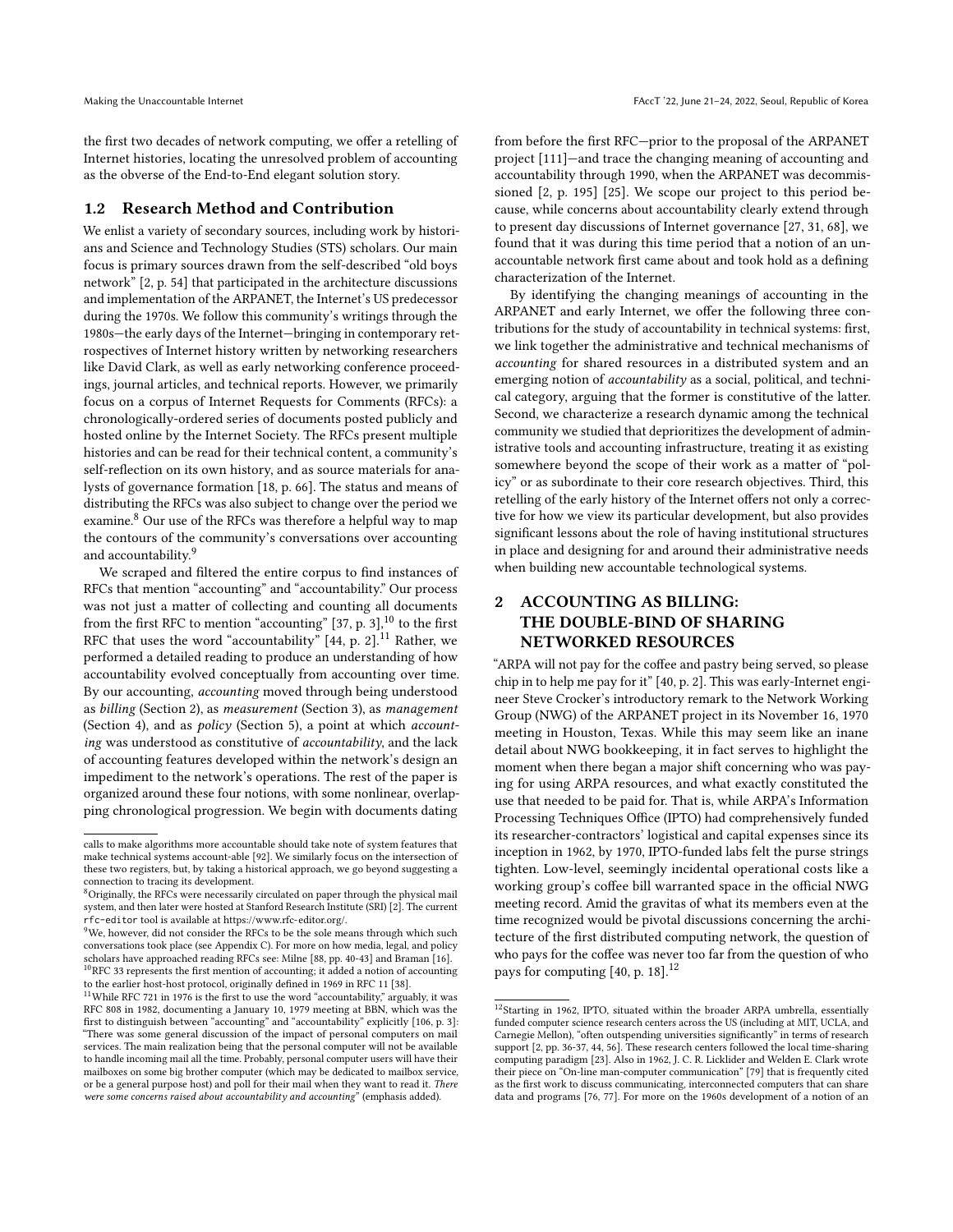Talking about the cost of resources was new for beneficiaries of IPTO's funding. Such operational details had not been a concern when there was no network through which computing resources were to be shared. IPTO had purchased computers for its contracted computing sites, which were working on local, site-specific projects, such as automated theorem proving at Stanford Research Institute (SRI) and natural language processing at Bolt, Beranek, and New-man (BBN) [\[112,](#page-13-28) p. 548] [\[2,](#page-12-6) p. 44].<sup>[13](#page-3-0)</sup> Having paid for these computers up front, IPTO was not particularly concerned about the low-level specifics of how they were used. From the perspective of IPTOcontract-site researchers, this hands-off policy enabled conditions of unrestricted, free usage; it seemed like contracting with ARPA was easy money, as the funding seemed to come with "few strings attached" [\[2,](#page-12-6) p. 77].

However, this status quo of unchecked use was not to last. IPTO's original mandate included the goal of eventually connecting its funded sites, even prior to the specific proposal of the ARPANET [\[77,](#page-13-9) [82,](#page-13-29) [112\]](#page-13-28).<sup>[14](#page-3-1)</sup> By the end of 1971, when ARPA was completing the first phase of the ARPANET's construction to connect 15 Interface Message Processors (IMPs), IPTO's vision became a funding precondition [\[54\]](#page-12-27). At this time, IPTO appealed to its contractors to no longer just use their computers as local lab resources, but rather to exercise their connection to the network [\[2,](#page-12-6) pp. 44- 46, p. 55] [\[112\]](#page-13-28).[15](#page-3-2) All 15 of these sites housed other ARPA-funded computing projects. As a result, even if networking was not the focus of every site's individual projects, each site was expected to participate [\[2,](#page-12-6) p. 50, pp. 77-78, p. 161] [\[112,](#page-13-28) p. 548]. In other words, IPTO needed its contractors to utilize the network they had invested in building, in order to test the network's potential for distributed computing—for two or more remote nodes to effectively work together to complete computational tasks. So, starting in late 1970, the perception of "no strings attached" funding began to crumble [\[36,](#page-12-28) [40,](#page-12-25) [53,](#page-12-29) [104,](#page-13-30) [123\]](#page-14-11). It was becoming clear that ARPA's funding did in fact come with a particular yoke: Contractors did not just have to connect to the ARPANET; they also had to use it.

This pivotal moment, nearly 10 years after IPTO's founding, marked when it was possible to move theory to practice—to empirically validate IPTO's commitment to resource-sharing via the early ARPANET. Historian Janet Abbate discusses how this promise

faded rather quickly: "the decline of the ideal of resource sharing," she argues, came as the result of ARPANET's usability issues [\[2,](#page-12-6) p. 104] [\[101,](#page-13-31) p. 5]. While connecting to the network had been a grueling engineering task, it ultimately was just the beginning of ARPANET's resource-sharing challenges. Once connected, it was difficult to locate specific resources in the network and lingering interoperability issues meant that, even once a resource was found, it often remained unclear how to access it [\[40,](#page-12-25) pp. 5-6] [\[101,](#page-13-31) p. 6] [\[97\]](#page-13-32). Abbate thus concludes that resource-sharing seemed more onerous than it was worth, such that the "demand for remote resources fell," leaving "many sites rich in computing resources...looking for users" and the ARPANET a technology in search of an appropriate application [\[2,](#page-12-6) p. 104].

But the usability of a network is itself constructed through choices regarding its administrative infrastructure. Seeking to unpack Abbate's invocation of "usability," we argue that the challenges of resource-sharing, and the changes it produced in IPTO-funded computers' use, can also be ascribed to seemingly mundane (but in fact very difficult) issues of bookkeeping. Even though ARPA continued to foot the entire bill for the ARPANET, both in terms of capital and communication costs [\[2,](#page-12-6) p. 85, p. 161], from the perspective of individual research sites, resource-sharing constituted a sacrifice—a loss of the unrestricted, free local computer use that had been the status quo.<sup>[16](#page-3-3)</sup> That is, by requiring sites to reallocate a portion of their computing resources for distributed use, resourcesharing seemed akin to ceding control of one's own local computing budget to remote users with their own respective, perhaps even competing, needs [\[2,](#page-12-6) p. 50].

As a result, even though IPTO required them to use the ARPANET, many contractors exhibited unwillingness to do so, wondering how to prioritize local and remote use. Richard G. Mills, the director of MIT's information processing services, succinctly captured this hesitancy, saying: "There is some question as to who should be served first, an unknown user or our local researchers" [\[2,](#page-12-6) p. 226]. ARPA was no longer covering all operational costs: It was not paying for the coffee and pastries, and it was not compensating for the loss of previously unrestricted local resources now being shared with others in the network. Inducing resource-sharing therefore exposed a fundamental, underlying tension in distributed computing. Individual labs may not have wanted to give up their local resources, but they also recognized the potential value of being able to use other labs' resources. One suggested solution to this tension was for site administrators to bill remote users in order to recoup losses or disincentivize remote use [\[40,](#page-12-25) p. 7]. As J. Pickens asserted in RFC 369, "if distributed computing is allowed, then distributed billing is a necessity" [\[101,](#page-13-31) p. 6].

For labs to charge for the use of their resources represented a fundamental shift in the management paradigm of the ARPANET. Until this point, there was no need to do low-level accounting of individual line items of resource usage—of who was using (or even misusing) specific parts of the network—because ARPA was managing the overarching cost. Billing, however, now imposed a new burden of operational costs on individual sites, in which low-level

interconnected computer network, both by Licklider and among other researchers, see Abbate [\[2,](#page-12-6) Ch. 1], Turner [\[119\]](#page-14-5), and Aspray and Ceruzzi [\[6\]](#page-12-30).<br><sup>13</sup>IPTO/ARPA also leased communication lines from common carriers, to serve as the

<span id="page-3-0"></span>physical connection medium between remote nodes [\[111\]](#page-13-25) [\[115,](#page-14-3) pp. 167-8].

<span id="page-3-2"></span><span id="page-3-1"></span><sup>&</sup>lt;sup>14</sup>The ARPANET proposal ultimately covered more specific goals: a network for load sharing, a message service, a remote service, data and program sharing, specialized systems software and hardware, and scientific communication. It also described the operation of such a network to "foster the 'community' use of computers" [\[111,](#page-13-25) p. 2]. <sup>15</sup>This notion of resource-sharing was, at least at first, considered the distributed analogue of the current local time-sharing computing paradigm, which had its own accounting concerns: "The goal of the computer network is for each computer to make every local resource available to any computer in the net in such a way that any program available to local users can be used remotely without degradation. That is, any program should be able to call on the resources of other computers much as it would call a subroutine. The resources which can be shared in this way include software and data, as well as hardware. Within a local community, time-sharing systems already permit the sharing of software resources. An effective network would eliminate the size and distance limitations on such communities" [\[112,](#page-13-28) p. 543]. See also Carr et al. [\[23,](#page-12-26) p. 589]: "However, early time-sharing studies at the University of California at Berkeley, MIT, Lincoln Laboratory, and System Development Corporation (all ARPA sponsored) have had considerable influence on the design of the network. In some sense, the ARPA network of time-shared computers is a natural extension of earlier time-sharing concepts." Also, see generally Marill and Roberts [\[82\]](#page-13-29).

<span id="page-3-3"></span> $^{16}{\rm It}$  is possible that this was just a  $perceived$  sacrifice of local resources for collective external use, with no actual scarcity of computing resources for those that wanted it. Nevertheless, even if not an actual sacrifice, as we discuss, there was a reluctance to even agree to share local resources with the network.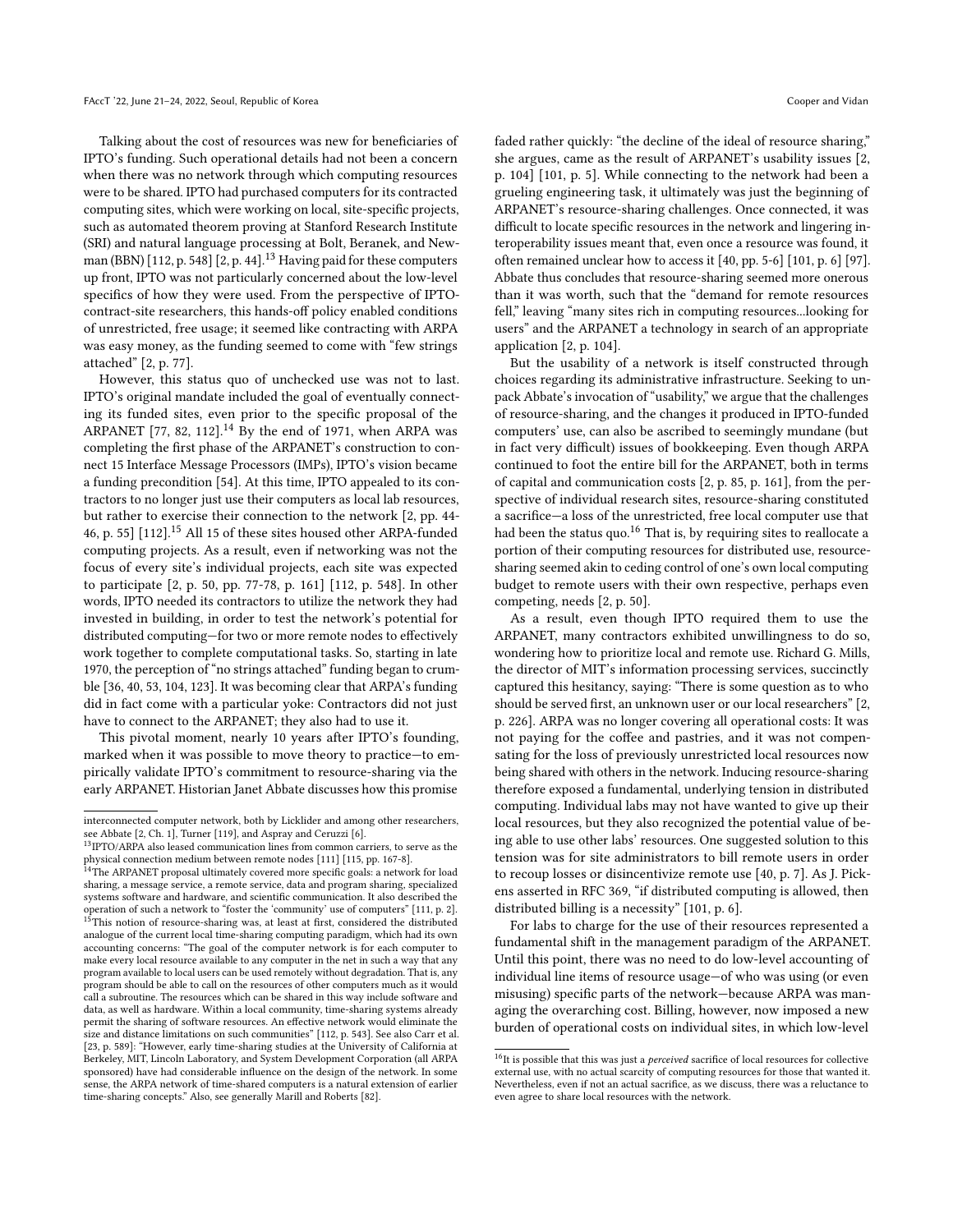bookkeeping was going to become crucial for the first time. In the remainder of this section, we show how the challenges presented by the need to develop accounting mechanisms structured the ambivalence towards resource-sharing in the early ARPANET. Accounting posed a non-trivial problem. Local time-sharing computers already "possess[ed] elaborate and definite accounting and resource allocation mechanisms" [\[37,](#page-12-20) p. 5], but these did not naturally extend to the distributed resource-sharing environment.<sup>[17](#page-4-1)</sup> The non-triviality of distributed accounting posed challenges that researchers neither knew how to solve, nor really desired to spend time solving in place of performing their individual research.

# <span id="page-4-6"></span>2.1 Explicit and implicit billing: The case of "free" file transfer

The early ARPANET debate over "free" file transfer gives an intuition for the complexity of accounting in the distributed resourcesharing environment. File transfer was (and remains) one of the basic functions of resource-sharing over networked computers. It facilitates the transfer of files from one node to another, enabling sharing among remote users. The File Transfer Protocol [\[9\]](#page-12-31) first described this capability, which requires resource usage, including memory and CPU utilization, and thus made it a prime candidate feature for billing.[18](#page-4-2) Nevertheless, despite the apparent necessity for billing to support the network, many individual users wanted to avoid payment. When using FTP, they leveraged a loophole: the MAIL FILE feature, which allowed for bypassing login on the remote host that housed the file of interest, and made it possible for a user to mail the file to themselves, in place of transferring it via TELNET-based connections.

In response to the popular use of FTP's accounting loophole, Rob Bressler, a network protocol developer at BBN, issued an RFC calling to codify a more appropriate accounting-free FTP use pattern: the implementation of free, loginless file transfer, which would give users the free access they wanted without abusing FTP's intended use [\[21\]](#page-12-32). Rather than using MAIL FILE, his proposal expressly allowed for users to bypass authentication via a loginless facility and, without logging in, it would not be possible to account for who was transferring the file. The transfer would be "free," as it would not be possible to bill an account for it.[19](#page-4-3) Bressler's proposal for an intentional, free file transfer feature immediately raised questions about what it meant for resource usage to be "free" [\[99\]](#page-13-33). Notably,

<span id="page-4-2"></span>in order to distinguish accounts used for resource accounting as serving a different function from users logged onto the network [\[10\]](#page-12-34).

fellow BBN network engineer, Ken Pogran rebuffed Bressler's RFC for making "sweeping assumptions...about the nature and use of accounting mechanisms [\[102,](#page-13-35) p. 1]." Pogran resolved to "un-muddle" so-called 'free file transfer'," making the case that the resource usage involved in FTP (deemed by Bressler as negligible) was in fact quite costly. While CPU utilization for transferring one file might seem negligible, over time such costs add up and certainly cannot be called "free" [\[102,](#page-13-35) p. 4]. In short, Pogran argued, nothing is free if you are the one who has to worry about costs.

Yet, while Pogran challenged what it meant for resource usage to be called "free," he did not claim that such actually not-"free" usage should be disallowed. Rather, he contended that "free" should mean that resource usage was free of charge for a user at a research site—and that such "free" usage should get charged to an overhead "network services account" that ultimately got billed to ARPA [\[102,](#page-13-35) p. 3]. In other words, while Pogran seemed to have taken a more nuanced view than Bressler about the costs of resource-sharing, RFC 501 does not ultimately "un-muddle" the issue of distributed accounting. Like Bressler, Pogran also saw merit in avoiding the particulars of accounting; he, too, found it desirable for researchers like himself to not be concerned with the minutiae of how costs got covered. However, unlike Bressler, Pogran made explicit that ignoring costs did not simply make them go away. Rather, he highlighted how explicitly implementing mechanisms to evade accounting corresponded to the status quo of ARPA being on the hook for the bill. The exchange between Bressler and Pogran underscores the same contradiction: Both talked about accounting as necessary to recoup local site losses due to resource-sharing, but both also affirmed the common desire of ARPANET researchers to not pay to use remote resources. The ad hoc strategy of "free" accounts would prove infeasible in the longer term, when it was expected for the network to host nodes and users not funded by ARPA [\[102,](#page-13-35) p. 3].

# <span id="page-4-0"></span>3 ACCOUNTING AS MEASUREMENT: CONTESTING THE NECESSARY FUNCTIONS OF NETWORKED COMPUTING

The debate over "free" file transfer demonstrates that deciding how to classify what resource usage needed to be accounted for was a challenging and contentious problem.<sup>[20](#page-4-4)</sup> As IPTO pushed for resource sharing more actively, it was not clear what needed to be accounted for. Making the decision to explicitly build workarounds to avoid accounting—pushing some types of resource-sharing costs back to ARPA—ultimately obscured the complex and pervasive role of accounting in a distributed, resource-sharing environment.

The architects of the ARPANET repeatedly punted on designing mechanisms for accounting. Even during the ARPANET's earliest years, around the completion of the connection of the first part of the network in 1971, accounting had frequently come up as a necessary function, albeit one with unclear requirements [\[36,](#page-12-28) [40,](#page-12-25) [104,](#page-13-30) [123\]](#page-14-11). In response, Bob Kahn, co-lead of the ARPANET protocols team, prepared RFC 136: the first unified at-tempt to clarify accounting's role in resource-sharing.<sup>[21](#page-4-5)</sup> He raised

<span id="page-4-1"></span><sup>&</sup>lt;sup>17</sup> As RFC 504 asked, "If you employ accounting Procedures that require cost recovery, how, if at all, should they be modified to work in a network resource sharing environment?" [\[118,](#page-14-12) p. 4]. This was not at all straightforward for key technical reasons because inherent issues with consistency between nodes in a distributed system further complicate the mechanics of correct accounting. While consistency in distributed databases is now known to be a topic of fundamental importance in distributing computing, it seems that this issue was first noted in RFC 677 [\[63\]](#page-13-34) in relation to maintaining duplicate databases for correct, consistent Terminal Interface Processor (TIP) accounting. RFC 677 notes that its contents go beyond "ARPA-like networks" and "are generally applicable to distributed database problems" [\[63,](#page-13-34) p. 1], talking about issues of partition tolerance [\[63,](#page-13-34) p. 3] and consistency [\[63,](#page-13-34) p. 4], as well as how timestamps can be useful for maintaining consistency because they are monotonically increasing (noting, however, that this can be complicated by clock skew between nodes). For a more contemporary treatment of these issues, refer to Abadi [\[1\]](#page-12-33). <sup>18</sup>To enable billing, RFC 385 added an account (ACCT) command to the FTP protocol,

<span id="page-4-3"></span><sup>&</sup>lt;sup>19</sup>On hardware for which such loginless access was not possible, such as TENEX machines, Bressler proposed adding an account named "FREE," which could be used by users to avoid billing to specific accounts [\[21\]](#page-12-32).

<span id="page-4-4"></span> $^{20}\mathrm{See}$  [A](#page-14-13)ppendix A for discussion of similar attempts at this classification.

<span id="page-4-5"></span> $21$ RFC 136 was concurrent with discussions about how to distinguish between billed Research Centers and free (but limited) Service Centers (Appendix [A\)](#page-14-13). Notably, this predates the debate over "free" file transfer discussed in Section [2.1,](#page-4-6) indicating that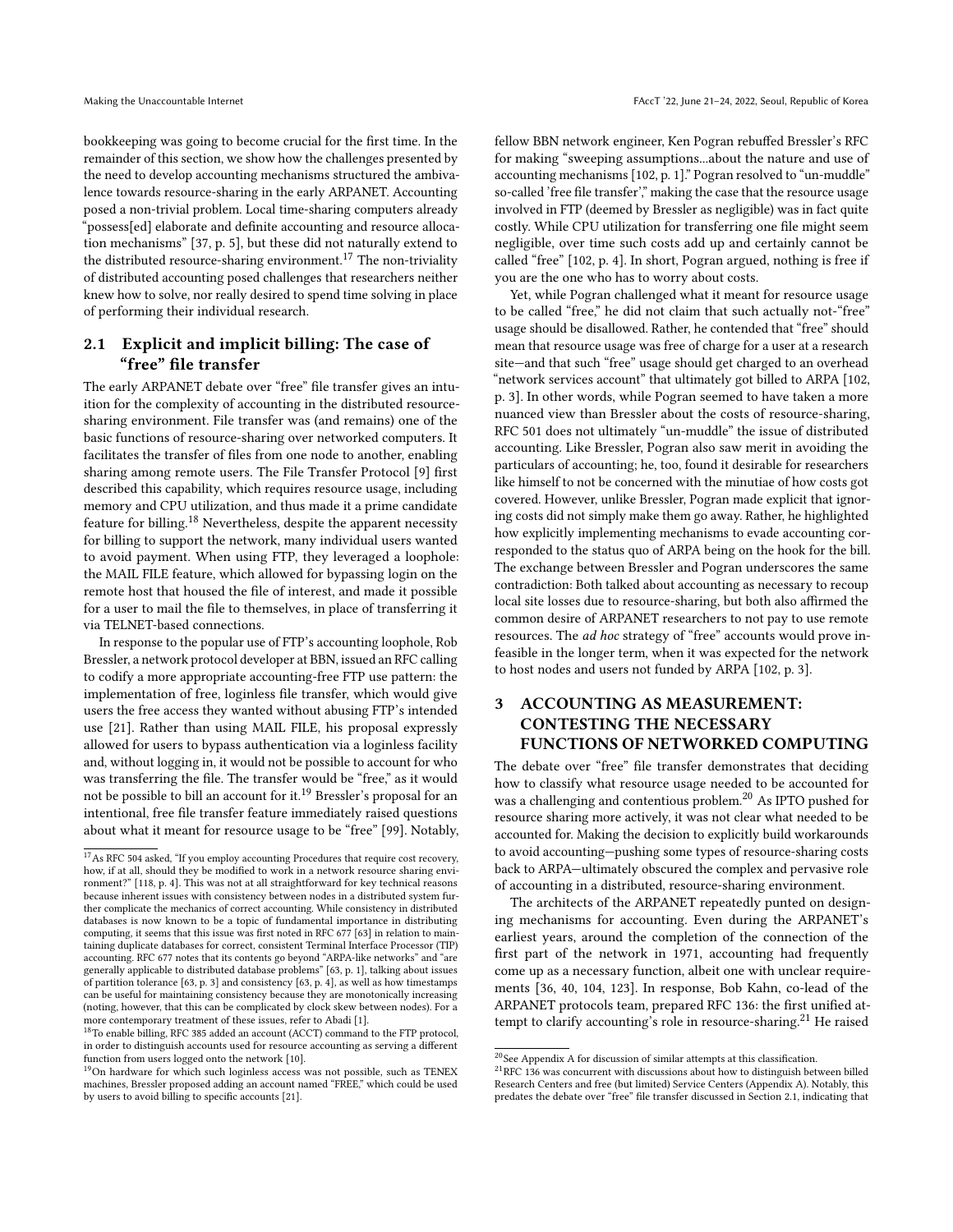ten, as-yet-unanswered crucial questions related to accounting, which ranged from a future of potential private control of the ARPANET through government regulations of network use and to how resource usage should be measured and characterized. These questions, in attempting to clarify what accounting requires, instead serve to clarify just how complicated and expansive accounting is: While accounting clearly involves billing, billing is not the only component of accounting.

Several of Kahn's RFC 136 questions concerning accounting implicated the ability to take measurements of network activity. While questions and engineering activities concerning measurement predate RFC 136 [\[66\]](#page-13-36) [\[84,](#page-13-37) Appendix], this was the first time that an RFC unified questions about measurement and accounting within the same scope. $22$  Prior to this RFC, accounting and measurement had generally been considered separate—albeit both necessary functional concerns [\[66,](#page-13-36) e.g., p. 19] [\[84,](#page-13-37) Appendix], neither of which had been solved by the ARPANET architects. While accounting was conceived of as billing and treated as a nuisance to be kept separate from research (Section [2.1,](#page-4-6) Appendix [A\)](#page-14-13), measurement was afforded the status of being integral to research. Measurement was a necessity for those "interested in the network as an object of study," [\[104,](#page-13-30) p. 2] [\[40\]](#page-12-25) while accounting was not considered to have such a central role.

The earliest example of measurement's importance as a research function concerns the work of Gerry Cole at UCLA. As late as February 1971, Cole collected and analyzed network data in order to better understand resource usage patterns in the ARPANET's novel distributed environment  $[123, p. 2]$  $[123, p. 2]$ .<sup>[23](#page-5-1)</sup> Shortly after these initial measurement efforts, BBN took over the role more formally and set up the Network Control Center (NCC), led by Alex McKenzie, to measure network statistics. The NCC monitored all nodes attached to the ARPANET at this time, and assumed the role of ensuring that the entire network ran smoothly by documenting reliability issues, debugging and diagnosing malfunctions, and monitoring resource usage on the network  $[2, pp. 64-67, 72]$  $[2, pp. 64-67, 72]$ .<sup>[24](#page-5-2)</sup> The NCC was not limited solely to conducting research on network utilization, but was responsible for its de facto operation, a role we discuss in greater detail in Section [4.](#page-6-0)

As Bob Kahn suggested in RFC 136, these functions, aside from playing a role in developing an understanding of network use, were an essential component of accounting [\[65,](#page-13-38) p. 1]. He made clear that it would not be possible to account for resource usage without having appropriate mechanisms in place to measure resource usage. Accounting-related measurements would not just involve the "who, what, where, and when" of network use [\[35,](#page-12-35) p. 3]; they would also involve metrics concerning site performance, such as user response times and frequency of crashes [\[101\]](#page-13-31).<sup>[25](#page-5-3)</sup> By indicating overlap with functions like measurement, the accounting-related considerations Kahn raised in RFC 136 implicated fundamental questions about what the network should do, and how it should be implemented.

These considerations raised not only practical challenges, but also ideological questions about the network's purpose. The act of performing accounting itself consumes network resources; it costs something to account for costs. The early ARPANET architects considered these costs to be overhead. They were concerned that accounting "costs space" [\[40,](#page-12-25) p. 3] and could cause "undue delays in accessing distributed resources" [\[122,](#page-14-14) p. 4]. They viewed the resource consumption involved in accounting as an imposition that was in tension with the ARPANET's fundamental, ideal goal to achieve distributed resource sharing [\[2,](#page-12-6) pp. 96-97] [\[112\]](#page-13-28). Accounting therefore presented a seemingly irreconcilable contradiction: On the one hand, ARPANET architects repeatedly acknowledged that accounting was critical to facilitate interconnection between distributed nodes; on the other, they viewed accounting as hostile to that very same goal.

This view of accounting as a burden to the network can be understood in relation to the End-to-End architectural principle guiding the construction of the ARPANET. As mentioned in Section [1,](#page-0-1) from a technical perspective, End-to-End, is a preference toward parsimony in the network—of placing application-specific functionality where it is needed at the end hosts, rather than implementing it inside the network as a feature accessible to all hosts. This principle biases toward only placing the essentials for connectivity inside the network, with the notable exception for features "justified only as performance enhancements" [\[116,](#page-14-6) pp. 1,9]. Accounting certainly could not be considered a performance enhancement.<sup>[26](#page-5-4)</sup> In fact, as we have seen, ARPANET architects viewed accounting as a performance hit that should be kept "to a minimum" [\[40,](#page-12-25) p . 3]. Abiding

the problems RFC 136 raised remained unresolved and carried over into later debates such as FTP.<br><sup>22</sup>"The method of network operation and the potential for its growth are relevant

<span id="page-5-0"></span>factors to be considered in formulating a plan for Host accounting. For example, the answers to the following questions provide a useful background for reference: 1. Who or what operates the Network? 2. What is the criteria upon which new sites should be incorporated into the Network? 3. What regulations, if any, apply to the connection of non-ARPA sites? 4. What is the relation, if any, between the ARPA Network and common carrier services? 5. What procedures are required to bring new sites on board and up to speed? 6. What is the most effective way to characterize their Resources? 7. What usage of other Network resources do they anticipate? 8. What procedures will be required for a typical user to obtain access to that Host? 9. What is their charging policy and for what items? 10. Are their rates in accordance with government standards?" [\[65,](#page-13-38) p. 1]. In short, adding an "account" field to different network functions perhaps could help facilitate accounting, but it was not sufficient on its own to capture the wide-ranging semantics of accounting implicated by Kahn's considerations.

<span id="page-5-1"></span> $^{23}\rm{One}$  RFC noting this project read: "Gerry requested that when people are set up to use the Network, they inform him so that he can gather statistics. UCLA will eventually have a program to scan the Network for utilization, but if people could tell him when they were going on to use the Network, it would be easier to measure meaningful things and interpret the data from a knowledge of type of usage" [\[123,](#page-14-11) p. 2].

<span id="page-5-2"></span> $^{24}$ In RFC 101, Kahn was recorded to have mentioned that BBN had an interest in collecting measurements on the network [\[123,](#page-14-11) p. 2]. Abbate confirms this, documenting Alex McKenzie's role at BBN: He joined the ARPANET project when BBN's node went online as part of the November 1970 deployment [\[40,](#page-12-25) [104\]](#page-13-30), and in 1971 he took charge of the NCC [\[2,](#page-12-6) pp. 64-67]: "the NCC acquired a full-time staff and began coordinating upgrades of IMP hardware and software. The NCC assumed responsibility for fixing all operational problems in the network, whether or not BBN's equipment was at fault. Its staff monitored the ARPANET constantly, recording when each IMP, line, or host

went up or down and taking trouble reports from users. When NCC monitors detected a disruption of service, they used the IMP's diagnostic features to identify its cause. Malfunctions in remote IMPs could often be fixed from the NCC via the network, using the control functions that BBN had built into the network" [\[2,](#page-12-6) p. 65]; "By 1976, the Network Control Center was, according to McKenzie, 'the only accessible, responsible, continuously staffed organization in existence which was generally concerned with network performance as perceived by the user.' ... The NCC had become a managerial reinforcement of ARPA's layering scheme" [\[2,](#page-12-6) p. 66, internal citations omitted].

<span id="page-5-3"></span> $^{25}\rm{M}$  would be important for accurately accounting for past resource usage [\[35,](#page-12-35) p. 5], and would come to be recognized in the 1980s as important for enabling individual sites to predict future resource usage and corresponding costs [\[55,](#page-13-39) pp. 1-3,8,27,44].

<span id="page-5-4"></span><sup>&</sup>lt;sup>26</sup>"The principle, called the End-to-End argument, suggests that functions placed at low levels of a system may be redundant or of little value when compared with the cost of providing them at that low level. ... Low level mechanisms to support these functions are justified only as performance enhancements" [\[116,](#page-14-6) p. 1, emphasis added]. The ability to record measurements, which we note is fundamentally tied to accounting, is essential from the ideological perspective of End-to-End; it is not possible to justify performance enhancements without being able to measure performance.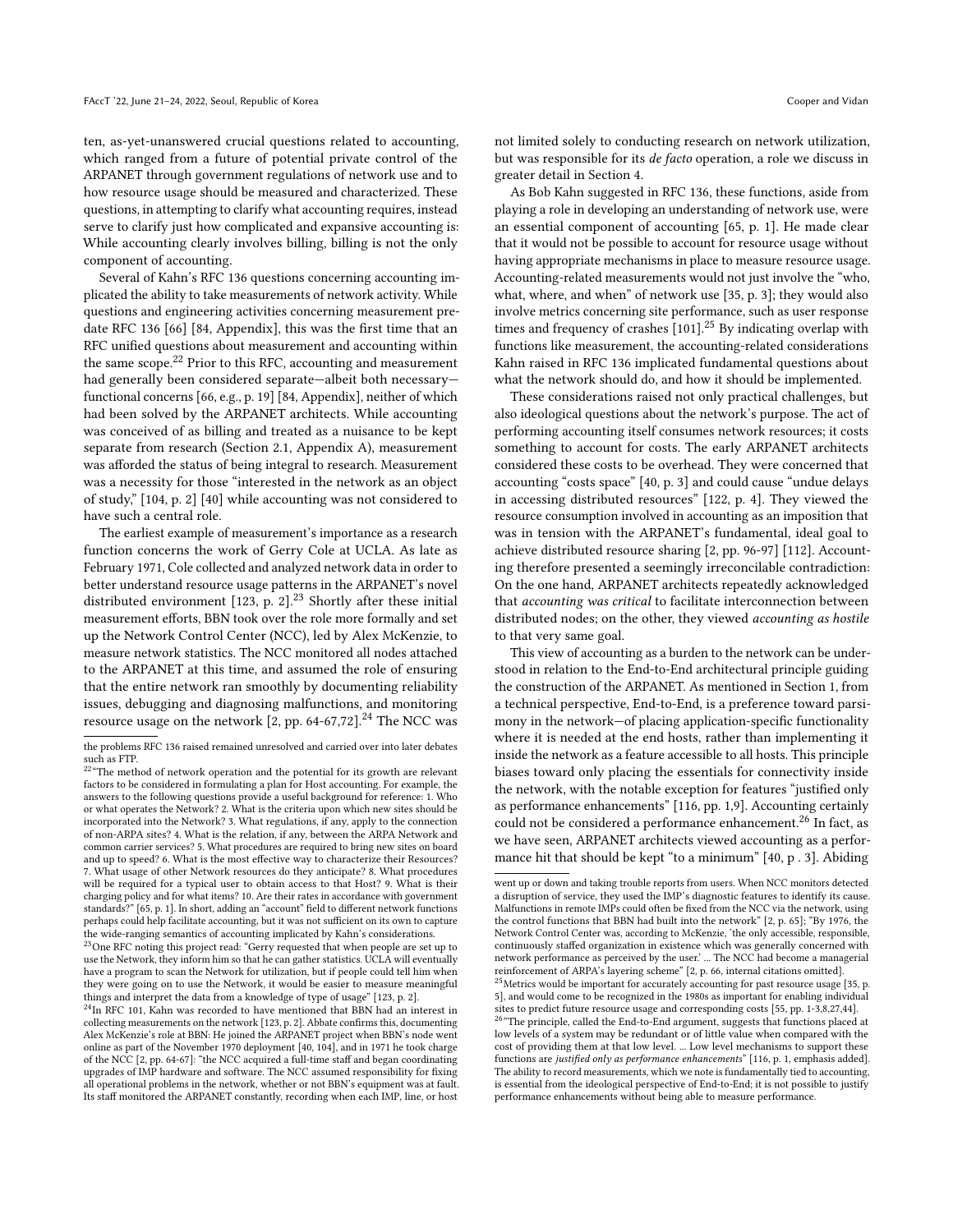by End-to-End, it would be "uneconomical" to include accounting within the network, rather than pushing its implementation to end hosts. The reluctance to implement accounting was therefore not just at the level of specific engineers who wanted to evade paying for FTP; rather, it reflected the significant ideological challenges that accounting presented for a network priding itself on its parsimony.

Consistent with an End-to-End approach to accounting, RFC 136 was scoped to "Host Accounting." Its intent was to address the issue as a matter for the end nodes rather than inside the network. Yet, toward the end, Kahn posed a speculative question for the future, which can be read in direct tension with End-to-End: "Should Host accounting information eventually flow via the Network?" [\[65,](#page-13-38) p. 4, emphasis added]. However, since accounting was clearly not a "performance enhancement" [\[116,](#page-14-6) p. 1], for accounting to not violate End-to-End, it would have to be justified as an essential architectural feature of connecting distributed nodes. An attempt at such a justification would have run contrary to the RFCs at this time, which always list accounting as distinct from the technical re-quirements of connectivity [\[36,](#page-12-28) [40,](#page-12-25) [104,](#page-13-30) [123\]](#page-14-11).<sup>[27](#page-6-1)</sup> In the interim, there remained no concrete plan for developing accounting procedures.

#### 3.1 The policy of no policy takes hold

In the years following RFC 136, the ARPANET fell short of achieving IPTO's goal of facilitating resource-sharing [\[111\]](#page-13-25). Abbate's canonical narrative attributes the decline of this ideal to the fact that the ARPANET was very difficult to use, especially for new users trying to join the network. She argues that this created an identity crisis for the ARPANET; it was a technology in search of an application, a role that email was well-posed to assume as it did not suffer from the same usability issues that plagued resource-sharing [\[2,](#page-12-6) p. 106, the "smash hit" of email] (Appendix [B\)](#page-15-1). While usability issues presented a challenge for the adoption of resource-sharing, we argue that the decline of resource-sharing can also find its roots in the inability to account for resource usage. With no mechanism to account for resource usage, it was not possible to realize the imagined potential of resource-sharing. To reiterate and rephrase Pickens' assertion, without the necessary functionality of distributed billing, distributed computing was not feasible [\[101,](#page-13-31) p. 6].

Accounting was fundamental to the network, but was also fundamentally unresolved. It was non-trivial in all the same ways

that devising protocols for the use of shared resources was nontrivial: inescapably tied to measuring and managing network performance, and implicated in everything from resource allocation to quality of service. These tensions extended well beyond the early 1970s [\[60,](#page-13-40) [63,](#page-13-34) [75,](#page-13-41) [98,](#page-13-42) [107,](#page-13-43) e.g.]. In 1994, one RFC called accounting (grouped with security) "the bane of the network operator," but admitted that it is the feature "most requested...by those who are responsible for paying the bills" [\[4,](#page-12-36) pp. 149-150]. More recently, David Clark referred throughout his latest book to the importance of accounting, and yet also relegated it to a secondary function, saying it "only plays a supporting role compared to the core objective of forwarding data, and researchers like to work on the lead problem, not the supporting role" [\[31,](#page-12-5) pp. 46-47]. Importantly, as we argue in the next sections, these accounting tensions carried over to network-wide policy tensions. There were repeated attempts to minimize or redefine the role of accounting, often in the service of deprioritizing its implementation. In the process of attempting to preserve the "free" aspects of the early ARPANET, the network became a free-for-all.

# <span id="page-6-0"></span>4 ACCOUNTING AS MANAGEMENT: TRACING THE BOUNDARIES OF RESPONSIBILITY AND AUTHORITY

The ambivalence toward accounting's role in the network persisted in the decade that followed the ARPANET's expansion to more sites. Our discussion of the early years of the network argues that, even during a time of relatively low saturation, accounting emerged as a function with bearing on both billing and measurement. But by the mid-1970s, users' demands for a more reliable network to support their research work showed how without management the network was not sufficiently operational. Later, the ARPANET's connection with other networks that constituted the Internet, the "network of networks,"[28](#page-6-2) put the possibility of interacting with mistrusted agents front of mind for the network protocol developers. This section explores how accounting, the flexible term for many administrative aspects of network development, was initially contrasted with the core need to create features for network management. By the late 1980s, however, descriptions of what would constitute effective network management explicitly referred to accounting as a main component. If the early case of FTP shows how even adding a data field that would allow for future billing carries with it meaningful decisions about the purpose of the network, the 1980s Internet discussions over network management proved accounting raised serious questions about the boundaries of responsibility for and authority over elements of a networked system.

# 4.1 Management as failure: The visibility of humans at the Network Control Center

As Section [3](#page-4-0) explored, there was no obvious way to measure activity on the network and implementing accounting required tackling various trade-offs (for example, losing data). But over time, ARPANET

<span id="page-6-1"></span> $^{27}\rm{Given}$  that the architects commonly recognized the importance of accounting—seen in Kahn's own RFC 136 and those that preceded it [\[36,](#page-12-28) [40,](#page-12-25) [104,](#page-13-30) [123\]](#page-14-11)—it was arguably reasonable for Kahn to question whether accounting was fundamental enough to be an in-network feature. One could conceivably read Kahn's question as a provocation: Will there be a time at which accounting will be important enough to violate End-to-End? This would have been unthinkable in 1971. Instead, Kahn recommended a more gradual, conservative approach: "the implementation of standard automated accounting procedures involving the use of the Network will be deferred until non-automated procedures have been understood and stabilized. Early experimentation in this area is appropriate, however" [\[65,](#page-13-38) p. 2]. Even after RFC 136, accounting continued to be punted until some unspecified, but inevitable point in the future. RFC 82 acknowledges that one possibility would be to "worry about accounting when saturation occurs" [\[40,](#page-12-25) p. 7]—i.e., when resource usage reached an extent for which it would be absolutely necessary to do accounting, especially since at that time "non-ARPA folks [would] be able to connect" [\[65,](#page-13-38) p. 4]. Accounting could also be put off until a future in which ARPA was no longer responsible for the network infrastructure—when another government agency or a private commercial entity assumed the "total cost of operating" [\[65,](#page-13-38) p. 2]. It is thus reasonable to conclude that, even as early as 1971, commercialization loomed as a possible future for the ARPANET, at which point accounting would be absolutely necessary for reimbursement "on both a connect and usage basis" [\[65,](#page-13-38) p. 4].

<span id="page-6-2"></span> $^{28}{\rm In}$  the 1980s, "network of networks" was used interchangeably with "Internet" to emphasize the transition from talking about the ARPANET specifically to the workings of connecting ARPA's sites with other existing networks. For example, in sketching out a proposal for an interagency research institute, Barry Leiner referred to the "'Network of networks' or Internet model of interconnection" [\[74,](#page-13-44) p. 3].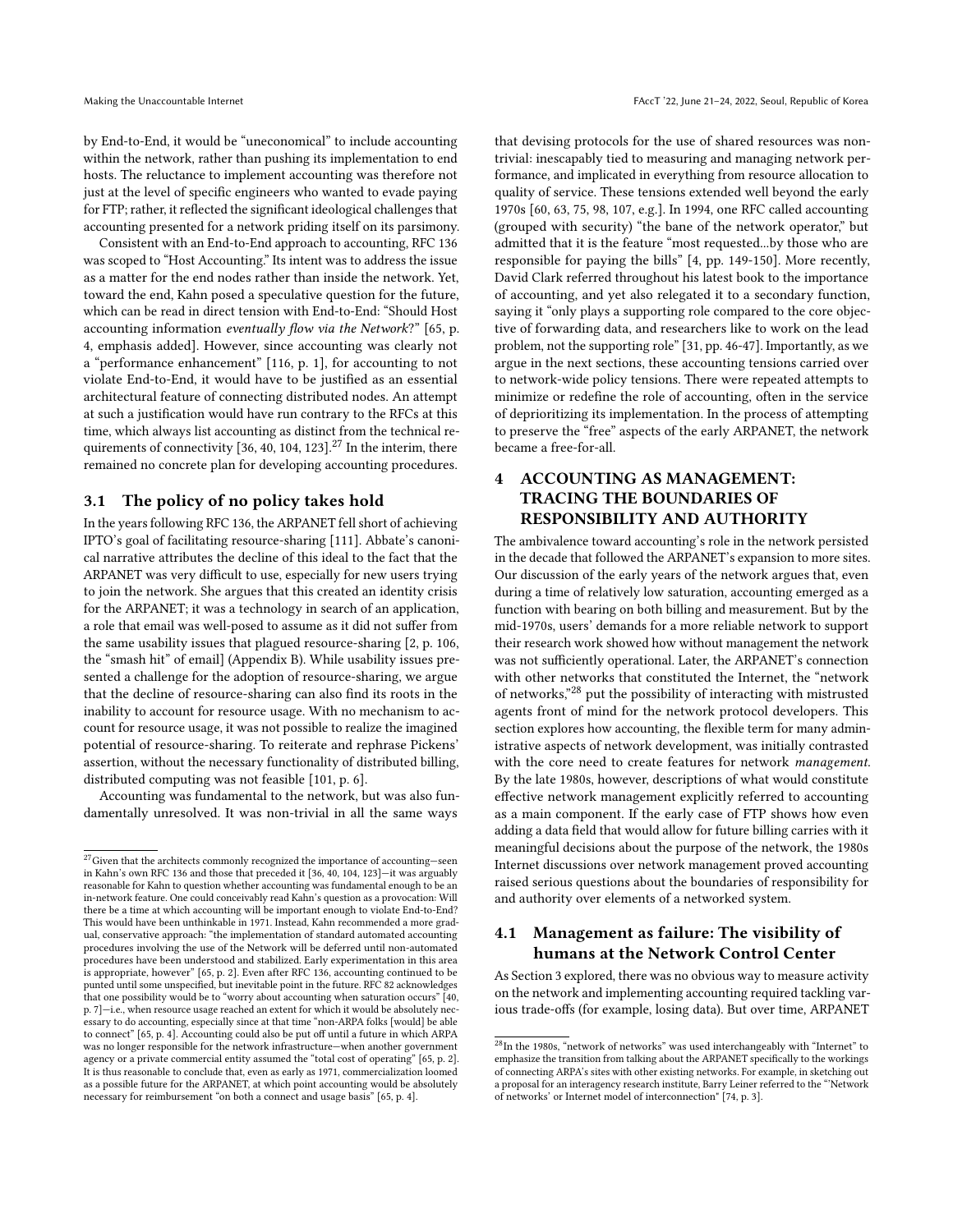engineers also faced changing expectations of users from the network, dictating new needs for accounting that supported diagnostics. Alex McKenzie, who led the measurement efforts at BBN and established the Network Control Center (NCC) there (Section [3\)](#page-4-0), later reflected on the ARPANET's growing pains as users came to expect greater operational reliability from it: "Once a set of host protocols were defined to allow connections. . .it was remarkable how quickly all of the sites really began to want to view the network as a utility rather than as a research project" [\[5,](#page-12-37) p. 11]. Meaning that, although ARPANET was itself envisioned as an ongoing research project in network communication, it also became the infrastructure that supported other research activities. Allowing that level of reliability required proactive management of use issues.

Between 1972 and 1976, the NCC became the focal unit for troubleshooting issues on the ARPANET, gradually expanding support to additional sites alongside the network's expansion [\[5,](#page-12-37) p. 15].<sup>[29](#page-7-0)</sup> It stepped into this role "because the users really needed a single point of contact" in case any component of the network failed.<sup>[30](#page-7-1)</sup> The bind facing the NCC team, as McKenzie put it, was that "even though [their] authority didn't expand, [their] responsibility expanded quite a bit" [\[5,](#page-12-37) p. 13]. While the NCC had no authority over how a host on the network in another institution operated, they still found themselves answering for issues that arose with its use. The lack of authority that characterized the NCC's efforts to "control" the network pointed to the need to develop clearer protocols for network management.

While the NCC was committed to addressing network failure through proactive management, some ARPANET engineers believed that management itself was a sign that the research project of ARPANET was a failure. In his 2018 book, David Clark, devoting an entire chapter to the topic, defines management as "those aspects of network operation that involve a person" [\[31,](#page-12-5) p. 260]. Defined in this way, through the need for human intervention, management is already set up to contrast with what network engineers might consider the core of their work. Clark, who clearly has come to

view management as an important aspect of networking, points out that some engineers see management as a signal for design failure (as opposed to simply the temporary failure of a component of the network) because "a properly designed network should run itself" [\[31,](#page-12-5) p. 260]. In other words, developing the infrastructure for accounting that would aid the NCC's management role was to admit that the ARPANET required such ongoing, labor-intensive human operation.<sup>[31](#page-7-2)</sup>

From his present-day vantage point, Clark describes the network engineers who consider management as a necessary aspect of any robust network as "pragmatists." Throughout this paper, our argument has been that designing accounting mechanisms that would enable accountability is especially key for distributed technical systems: In the case of network failures, accounting would allow for inspection after-the-fact. Recognizing human operators performing "management" as part of the network is, therefore, not giving up on the project of network computing, but acknowledging the range of design decisions that have to be addressed to develop appropriate infrastructure.[32](#page-7-3) Throughout the 1980s, developing protocols to support recording data relevant to management became increasingly more mainstream at the IETF. In 1988, Vint Cerf circulated a memo on behalf of the Internet Activities Board recommending the adoption of a common network management framework to avoid incompatibility issues across the network [\[24,](#page-12-38) p. 4]. This marked a decade-long shift from implementing a patchwork of accounting and monitoring tools to developing an entire conceptual language around the issues of network management.

The new framework divided the meaning of management into five functional areas: "fault management, configuration management, performance management, accounting management, and security management," later formalized as the FCAPS framework [\[121,](#page-14-15) p. 8] [\[31,](#page-12-5) p. 261]. $33$  The framework at once narrowed the role of accounting management, defining it as making "it possible to charge users for network resources used and to limit the use of those resources," [\[121,](#page-14-15) p. 8] and expanded its centrality by implicitly recognizing that the tools needed to allow for accounting management were also needed to support a variety of other management functions.

Even in the seemingly discounted role of "accounting management" within the FCAPS framework, we can already see hints to the types of management decisions that went beyond network failure diagnostics. We previously argued that accounting, conceived as billing, already surfaced a variety of questions about what it means to share resources over a network. Accounting as management recognized the potential need to limit access to resources. The developing language around network management in the 1980s marked a transition from the early days of management, consisting

<span id="page-7-0"></span> $^{29}$ McKenzie later speculated that he was tasked with running the NCC during this period because of his personal belief that the ARPANET should become more of a utility focused on operational issues, rather than an experimental research project that tolerated routine disruptions—to "take it very seriously if anything was broken." For context, the extent to which "things were broken" can be seen in some data in RFC 369, "Evaluation of ARPANET Services," which surveyed a couple of months in early 1972, just preceding McKenzie's role at the NCC. The survey highlighted that the reported mean time between failure was at best 2 hours and at worst 5 minutes. The average of time of "trouble free operation" amounted only to 35%, which the RFC described as "a figure untenable for regular user usage" [\[101,](#page-13-31) p. 4] Later on, McKenzie reported that the NCC considered their efforts to treat the network as a utility successful when providing reliability 98-99% of time, which he conceded was not comparable for what constituted reliability for a utility such as electricity [\[5,](#page-12-37) p. 15].

<span id="page-7-1"></span><sup>&</sup>lt;sup>30</sup>We previously discussed Abbate's argument about the "decline of the ideal of resource sharing" as a matter of neglected usability issues (also see Appendix [B\)](#page-15-1). The role that the NCC occupied during this time highlights our point about the ways accounting activities (in this case, measurement data that informed diagnostics) constitute a significant aspect of "usability." But it is also worth noting that the NCC's responses to users' demands did not concern creating interfaces for finding resources or navigating their use, but, more explicitly, issues users had with figuring out whether a specific device or service was down for some reason. McKenzie describes the following scenario: "It's absolutely no use to some geophysicist in Washington who's trying to do something in the DARPA seismic monitoring program, to say, 'Well, you can call the Network Control Center, if that doesn't work call MITRE and ask about their modems, and if that doesn't work call ISI, and ask about their computer.' Nobody would work that way, I wouldn't work that way myself" [\[5,](#page-12-37) p. 13]. Even when we focus our attention on the experience of users of the network, rather than its engineers, we see that accounting plays a significant role in the ongoing ability to access services reliably.

<span id="page-7-2"></span> $31$ By the mid-1970s, the NCC was a 3-person team during East and West Coast business hours, and was further operated by 1-2 people at other times, to offer 24-hour, 7-day-

<span id="page-7-3"></span>a-week coverage [\[5,](#page-12-37) p. 13].<br><sup>32</sup> Already in 1981, Jon Postel proposed the Internet Control Message Protocol (ICMP), a means to send back information about a lost datagram, recognizing that the network's protocols are "not designed to be absolutely reliable" [\[105,](#page-13-45) p. 1]. ICMP's accounting functions allowed individual users to probe the network to identify when a particular host was down, and is used to this day as a "ping" by both professional network managers and ordinary Internet users [\[31,](#page-12-5) p. 263]. But such minimal diagnostics implementations still provided a rather limited amount of management tools.

<span id="page-7-4"></span> $33\overline{r}$  or details on the "Standards War" that took place concerning this management framework, refer to Russell [\[114\]](#page-14-7).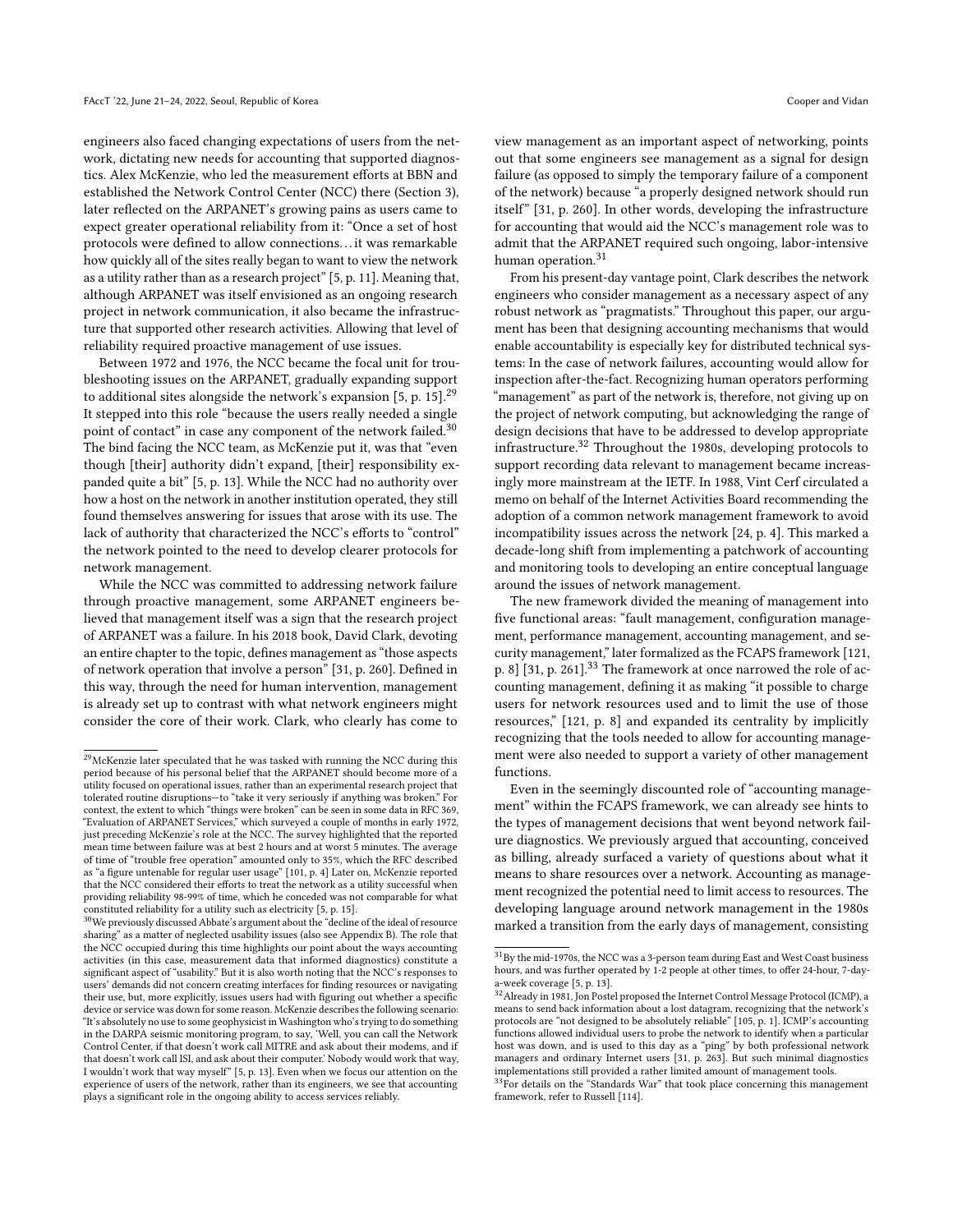Making the Unaccountable Internet FACCT '22, June 21-24, 2022, Seoul, Republic of Korea

of identifying failing components on the network and troubleshooting them, to allowing managers to make decisions about network traffic and resource access, to prioritize some users over others.

# 4.2 The "network of networks": Management without trust

As the scale of the network grew, not only adding new sites to the ARPANET but also incorporating connections with other existing networks, differences in management across these domains came to the fore.<sup>[34](#page-8-0)</sup> Throughout this transition to a "network of networks," the applicability of a particular management design captured in the FCAPS framework came to define the boundaries of "Administrative Domains" (ADs)—sectors of a network defined precisely through their shared management  $[121, p. 8]$  $[121, p. 8]$ .<sup>[35](#page-8-1)</sup> In our discussion of the developing language around management and accounting above, we have treated the kinds of traffic and resource access issues that occur within an AD. But the introduction of inter-AD management raised a new set of concerns and competing interests which needed to be accounted for.

In 1983, Barry Leiner took over directing the Internet research program at ARPA and led a broader effort of organizational restructuring, which both he and Clark have attributed to the growth of the network  $[114, p. 50]$  $[114, p. 50]$   $[76, p. 29]$  $[76, p. 29]$ .<sup>[36](#page-8-2)</sup> In a series of RFCs during his tenure, Leiner became a vocal commentator on a variety of accounting concerns that the new inter-AD age raised. In an "idea paper" circulated as an RFC in 1987, Leiner used the experience of the growing Internet to sketch out the challenges facing any kind of interagency research network. The conceptual problem at the core of this type of network remained the lack of a "consistent mechanism to allow sharing of the networking resources" [\[74,](#page-13-44) p. 1]. In framing the issues facing a "network of networks" in terms of the needs of different research agencies running their own networks, or ADs, Leiner paid close attention to the possibility that intra-AD priorities might conflict with the inter-AD design: "[to] assure appropriate accountability for the network operation, the mechanism for interconnection must not prevent agencies from retaining control over their individual network" [\[74,](#page-13-44) p. 9]. In 1972, Alex McKenzie found himself responsible for the performance of individual components

of the network without the authority to manage them. Here, over a decade later, Leiner raised the reverse concern—that individual agencies would not be able to be accountable to what occurred on their networks due to a lack of authority over aspects of internetworking activity. Leiner called for a "management approach" that would allow local control while still sharing resources with users sponsored by other agencies [\[121,](#page-14-15) p. 11]. In Leiner's description, necessary tools for individual network managers included both user access control and privacy, and accounting mechanisms "to support both cost allocation and cost auditing" [\[74,](#page-13-44) p. 9]. The shift to a "network of networks," then, only heightened what has already been a persistent, unresolved need for accounting as part of a network management approach.

At the interface between the different ADs of the "network of networks" sit special host computers with the responsibility to route and ability to translate data across domains, called gateways [\[74,](#page-13-44) p. 6] [\[2,](#page-12-6) pp. 128-129]. Gateways acted as "buffers" between ADs, simplifying the need for each AD to have working knowledge of others [\[2,](#page-12-6) p. 129]. The Exterior Gateway Protocol (EGP), introduced in 1982, was a means of allowing this patchwork of ADs to appear to an end-user as "a single internet" [\[113,](#page-14-16) p. 3]. EGP contained mechanisms for discovering "neighboring" ADs and allowed those "neighbors" to exchange reachability information—to know whether the "neighbor" was open to receiving traffic. A key feature of EGP was to enable "each gateway to control the rate at which it sends and receives network reachability information, allowing each system to control its own overhead" [\[113,](#page-14-16) p. 5]. The resource-sharing concerns we first encountered in Section [2,](#page-2-4) now cast against the changing Internet environment that expected increasing numbers of internetworked ADs, took on a new aspect of accounting as management—a baked-in assumption of mistrust between the different networks. If one could not account for users of other networks, then a buffer between these ADs would be needed.

A few years later, David Clark described the purpose of EGP as follows: "to permit regions of the Internet to communicate reachability information, even though they did not totally share trust" [\[29,](#page-12-39) p. 2]. This assumption of mistrust cut in two directions: On the one hand, an AD might wish to limit the amount of information other actors on the network would have access to, using gateways as a buffer; on the other, mistrust also required a higher degree of accounting information to allow for individual AD management decisions. EGP was an imperfect solution. It limited the amount of information different ADs had to share in order to still make use of the "network of networks," but left under-developed the tools of network management and accounting that would allow for the kind of responsibility Leiner was advocating for. $37$ 

The network still maintained its original goal: being able to connect a large number of systems of different types of networks to provide high-performance communication and interoperability among diverse hardware. But it now also had the goal of supporting

<span id="page-8-0"></span> $\rm{^{34}Throught}$  this paper, we focus on the ARPANET as a precursor to the Internet, and the differences between the two, while both technical and administrative, are primarily outside the scope of our discussion of accounting and accountability in the development of network computing. However, during the 1980s, the ARPANET, thanks in part to management efforts such as the NCC, was considered relatively reliable; it was internetworked with other, less reliable networks to constitute the early version of what we may consider as "the Internet." For more on the architectural and institutional challenges involved in creating the Internet, see "Chapter 4: From ARPANET to Internet" in Abbate [\[2\]](#page-12-6) and "Chapter 7: Alternative Network Architectures" in Clark [\[31\]](#page-12-5).)

<span id="page-8-1"></span><sup>&</sup>lt;sup>35</sup>While calling different units of the network "Administrative Domains" (ADs) and at times "Administrative Regions" (ARs) emphasized that conflict or incompatibility on the network often stemmed from the differences in management priorities and systems, over time the term was replaced with "Autonomous Systems" (ASs), a term that obfuscated the type of management considerations we explore in this section.

<span id="page-8-2"></span><sup>&</sup>lt;sup>36</sup>In Leiner's 2013 posthumous induction into the "Internet Hall of Fame," the citation credited him as having "helped set up the bureaucratic structures that developed Internet communication protocols" [\[94\]](#page-13-46). These bureaucratic structures included the establishment of the Internet Activities Board (IAB) and the task-force structure for tackling specific technical aspects of the network's development, which ultimately resulted in the IETF. Historian Andrew Russell argues that the Internet's technical standards governing structure was itself a political innovation, often overlooked by narratives that focus on the innovative technical aspects of the Internet [\[114\]](#page-14-7). It is therefore not surprising for Leiner to emerge as one of the more prolific RFC authors that focused on the administrative and accounting needs of the growing network.

<span id="page-8-3"></span> $\rm ^{37}In$  1989, the Border Gateway Protocol (BGP) was developed, "built on experience gained with EGP" [\[81,](#page-13-47) p. 1]. In his 2018 book, David Clark describes the shift to BGP as necessary to support a commercial network that would allow different Internet Service Providers (ISPs) to have non-hierarchical relationships with one another (as opposed to EGP's more hierarchical structure, with the ARPANET at the core). When discussing BGP's limitations, however, Clark raises the issue of its "limited expressive power," providing different ADs (in this case ISPs) with minimal reachability information that could inform decisions about routing traffic through other ADs [\[31,](#page-12-5) pp. 244-245].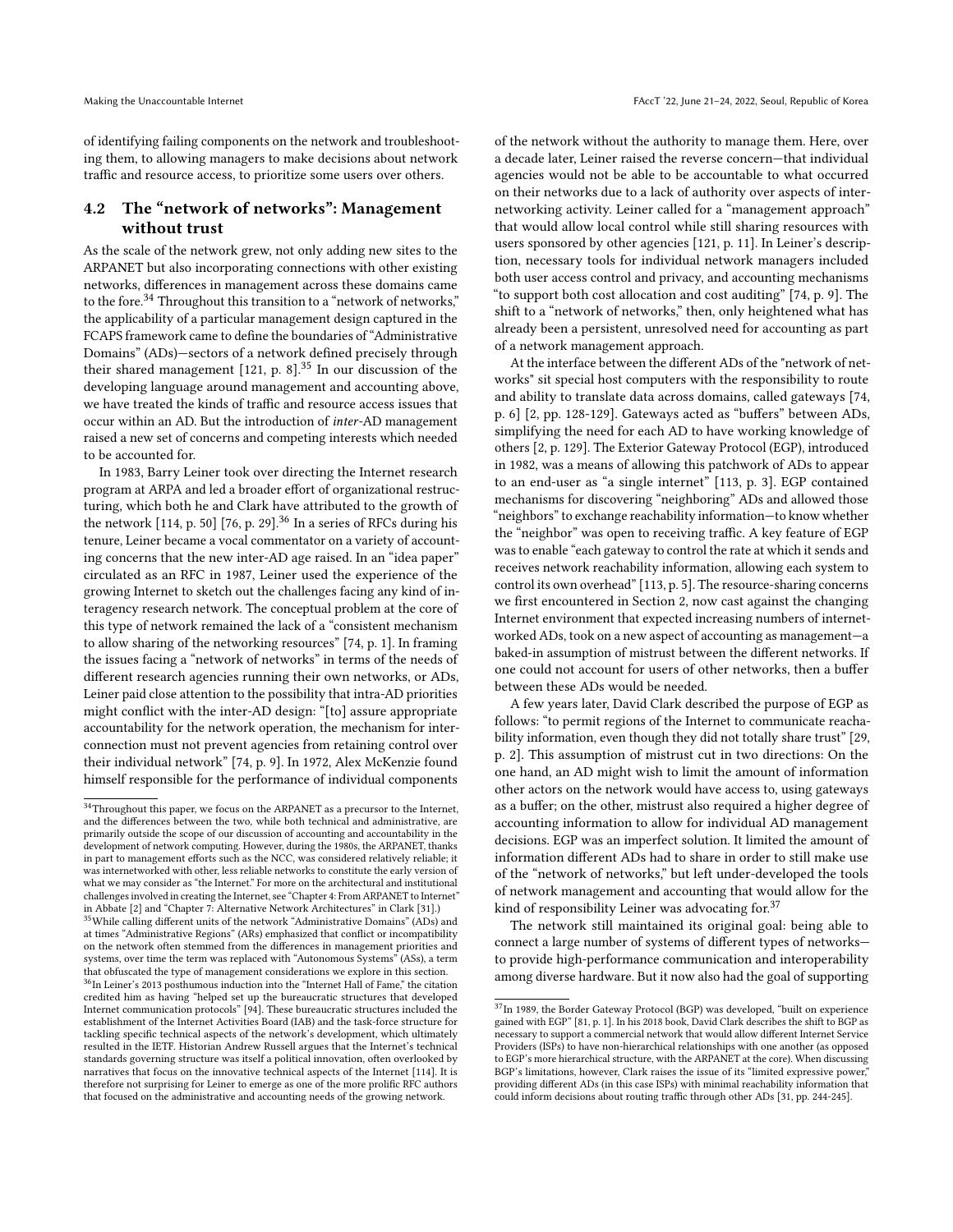"Multiple organizations with mutual distrust and policy/legal restrictions" [\[52,](#page-12-40) pp. 4-5]. The change in the network environment to one of mistrust unearthed critical architectural problems, as mistrust was fundamentally at odds with central assumptions in the Internet Protocol (IP), the network's core routing protocol. Routing "determines the series of networks and gateways a packet will traverse in passing from the source to the destination" [\[29,](#page-12-39) p. 1]. Embedded in the process is a notion of how to determine the series over which traffic should travel, which IP implemented by "minimizing some measure of the route, such as delay" [\[29,](#page-12-39) p. 1] and only promising to provide "point-to-point best-effort data delivery" [\[15,](#page-12-41) p. 2]. In only needing to satisfy the constraint of minimizing some cost, the selected route could hypothetically use any path to transport a packet from source to destination. This strategy would not be sufficient in an environment of mistrust: A packet traveling between two regions that trusted each other could potentially travel through an untrusted region while in transit. Point-to-point, besteffort service gave ADs no explicit control over how their packets were routed, instead locating best-effort routing decisions in the internals of the network [\[52,](#page-12-40) p. 1] [\[41,](#page-12-42) p. 5]. This left packet data—and any downstream effects that data might have on the destination's resources—at risk of interception or tampering.

As the only mechanism for transporting packets between ADs, best-effort routing was therefore in direct tension with the intra-AD management concerns discussed in this section. For an AD's management goals to be met in the context of a distributed network, it would be important to add additional control mechanisms "to select routes in order to restrict the use of network resources to certain classes of customers" [\[29,](#page-12-39) p. 1]. It became clear that administrators needed to be able to set specific policies for how to select routes constraints for how data should traverse the network in order to conform with local resource usage goals. As we discuss in the next section, being able to support policies through network architecture would require fundamental changes. That is, changes for "controlled network resource sharing and transit [would] require that policy enforcement be integrated into the routing protocols themselves and [could] not be left to network control mechanisms at the end points" [\[41,](#page-12-42) p. 5, emphasis added]. Policies would test the supposed fundamental commitment to End-to-End that had governed the network since its inception [\[116\]](#page-14-6). Comprehensive accounting for resource usage would demand placing additional functionality in the network. Being able to connect was no longer enough; ADs needed policies to control how and when that connection occurred.

# <span id="page-9-0"></span>5 ACCOUNTING AS POLICY: FROM ACCOUNTING TO ACCOUNTABILITY

As we have shown in Section [3,](#page-4-0) in the early days of the ARPANET accounting was considered a "supporting role compared to the core objective of forwarding data" [\[31,](#page-12-5) pp. 46-47]. But, as we discussed in Section [4,](#page-6-0) over the course of the 1980s and growth of the network, accounting, and its role in management, was directly implicated in the network's core objective of routing. Questions of routing started getting framed as questions of policy, and ARPANET engineers thus began to reckon with the notion that matters of technical design could not be separated from issues like who got to use the network and for what purpose. As David Clark noted back in

1989, "Policy matters are driven by human concerns, and these have not turned out to be amenable to topological constraints, or indeed to constraints of almost any sort" [\[29,](#page-12-39) p. 2]. Routing decisions could no longer just be about technical constraints, such as minimizing a cost metric like overall distance; they would also need to incorporate legal and political constraints so that routing could produce "predictable, stable result[s] based on the desires of the administrator" [\[19,](#page-12-43) p. 2].

STS scholars have shown that technical and scientific work like this often involves such delineation of social and political aspects as existing beyond the scope of the engineers' work. Much of the literature produced by these scholars has focused on exploring the inherent embeddedness of technical decisions within social and political structures, clarifying that there is no real way to carve out the socio from the technical [\[11,](#page-12-44) [62,](#page-13-48) [72\]](#page-13-49). We can see this insight from STS play out in the network engineers' attempts to weed policy out of the network's design—to no avail. Even if policy was a "human concern," the network still needed a technical architecture in order to implement it.

# 5.1 Policy routing: An implementation for in-network control

By the end of the 1980s, some engineers were arguing that the network needed a "new generation of routing protocols" that would allow each AD "to independently express and enforce policies regarding the flow of packets to, from, and through its resources" [\[41,](#page-12-42) p. 1] [\[43\]](#page-12-45).<sup>[38](#page-9-1)</sup> These new architectural demands to support policies for routing control could not be separated from accounting. Accounting for resources was essential for controlling resources, since it was directly implicated in preventing, tracking, and correcting for unintended use [\[19,](#page-12-43) p. 9]. The resulting proposed solution, "Policy Routing" (PR), was the architecture put forth to enable different communication policies between ADs in the network.

A PR consisted of a sequence of gateways from source AD to destination AD; if such a route existed, then the policy associated with that PR was satisfied  $[20, 29]$  $[20, 29]$  $[20, 29]$ .<sup>[39](#page-9-2)</sup> Such policies came in two flavors: access control and charging, frequently tied to quality of service (QoS) [\[61,](#page-13-50) p. 12] [\[14,](#page-12-47) p. 35]. Access control policies determined "who [could] use resources and under what conditions" [\[41,](#page-12-42) p. 10]. They enabled filtering out traffic considered "administratively inappropriate" [\[80,](#page-13-51) p. 6], including blanket policies that defined "users, applications, or hosts" that could never "be permitted to traverse

<span id="page-9-1"></span> $^{38}\mbox{And ultimately, even though accounting had become more expensive than the act}$ of billing, policy remained inextricably tied to billing: "The discussion of lost packets makes clear an important relationship between billing and policy. If a Policy Route takes packets through a region of known unreliability, the regions preceding it on the path may be quite unwilling to forgive the charges for packets which have successfully crossed their region, only to be lost further down the route. A billing policy is a way of asserting that one region wishes to divorce itself from the reliability behavior of another region. ... The use of a specific policy condition can make clear to the end user which [ADs] do not view themselves as interworking harmoniously" [\[29,](#page-12-39) p. 12].

<span id="page-9-2"></span><sup>&</sup>lt;sup>39</sup>There were various competing proposals on how exactly to implement policy routing. David Clark's RFC 1102 was among the most-cited, ultimately expanded upon by systems researcher Deborah Estrin [\[42\]](#page-12-48). Estrin collaborated on several different policy routing implementation schemes. All proposals, regardless of specifics, had to handle "three design parameters: location of routing decision (i.e., predetermined at the source or hop-by-hop), algorithm used (i.e., link state or distance vector), and expression of policy in topology or in link status" [\[20,](#page-12-46) p. 231].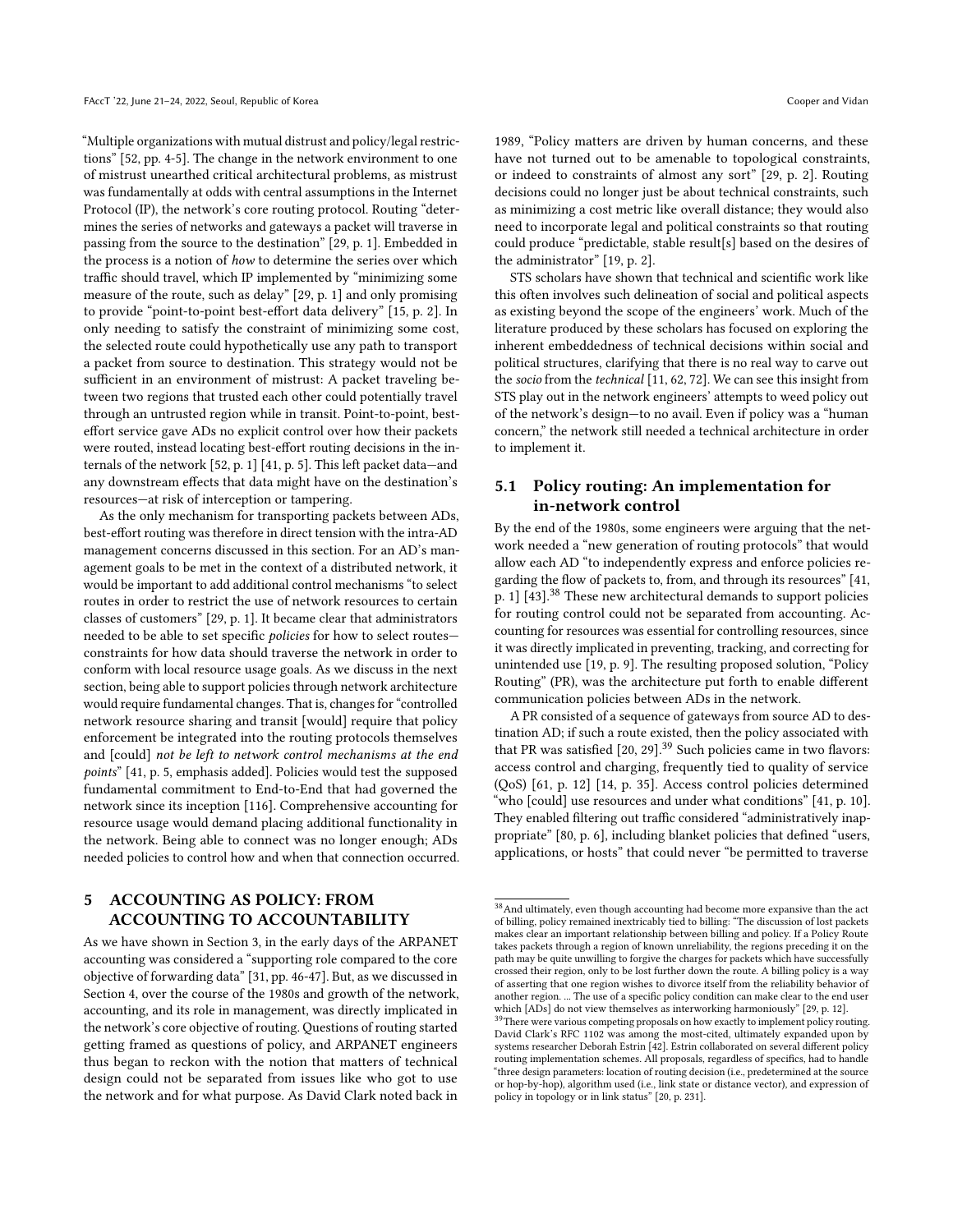certain segments of the network"  $[73, p. 9]$  $[73, p. 9]$ ,  $^{40}$  $^{40}$  $^{40}$  and finer-grained policies, which could allow a network manager to enforce traffic restrictions on a "particular misbehaving host" [\[14,](#page-12-47) p. 34] for a specific period of time. In contrast, charging policies could "be based upon equity ('fairness') or upon inequity ('priority')" [\[14,](#page-12-47) p. 49] of network traffic; they controlled the level of service guarantees for packet-forwarding, ranging from best-effort (with no service guarantees) to prioritized service, in which, for a premium, packets could jump to the head of the forwarding queue.<sup>[41](#page-10-1)</sup> Policies enabling higher-quality service options would be useful for new types of applications, like videoconferencing; $42$  such real-time applications are more sensitive to the disruptions common to best-effort service, including unpredictable network latency and delays. Additionally, on a saturated network, the ability to set policies to prioritize service could be useful to ADs that wanted to treat some types of traffic as more important than others. Network engineers were less concerned with discussing these specific policy choices, but rather wanted to ensure that the policy routing architecture was sufficiently flexible to implement a wide range of AD-specific policy requirements [\[29,](#page-12-39) p. 5] [\[41,](#page-12-42) p. 4].

All of these policies, regardless of access- and QoS-related particulars, fundamentally concerned resource usage, and therefore ultimately implicated accounting. That is, while "Network accounting [was] generally considered to be simply a step that leads to billing," by the late 1980s it was clear that accounting had much broader utility [\[73,](#page-13-52) p. 34], as these same "records [could] also be used to determine usage patterns for the system" [\[56,](#page-13-53) p. 28]. Irrespective of whether accounting records were used for billing, they contained useful information concerning resource usage, and therefore were essential for informing policy to control usage [\[73,](#page-13-52) p. 35]  $[29, p. 11]$  $[29, p. 11]$   $[41, p. 6]$  $[41, p. 6]$ .<sup>[43](#page-10-3)</sup> For example, records could be used in *post* 

hoc audits to confirm that actual resource usage aligned with set access and QoS policies [\[56,](#page-13-53) pp. 49,66,77] [\[75,](#page-13-41) p.11].<sup>[44](#page-10-4)</sup> In particular, "unusual accounting records [could] indicate unauthorized use of the system" [\[56,](#page-13-53) p. 28]. If a pattern of "malicious" [\[75,](#page-13-41) p. 11] use or other of "abuse (e.g., unauthorized use) develop[ed], an accounting system could track this and allow corrective action to be taken, by changing routing policy or imposing access control (blocking hosts or nets)" [\[19,](#page-12-43) p. 10]. Routing policy tied together accounting information with the "human concerns" of how data moved around the network and introduced, into the architecture, considerations that conflicted with strict notions of efficiency.

# 5.2 An unaccountable network: Enabling accountability required designing for accounting

This connection between accounting and enforcement of resource control policies brought about the necessary conditions to produce the first working definition of accountability in relation to the network. In RFC 1125, networking researcher Deborah Estrin made the interdependence between accounting, policy, and accountability unimpeachably clear:

One way of reducing the compromise of autonomy associated with interconnection is to implement mechanisms that assure accountability for resources used. Accountability may be enforced a priori, e.g., access control mechanisms applied before resource usage is permitted. Alternatively, accountability may be enforced after the fact, e.g., record keeping or metering that supports detection and provides evidence to third parties (i.e., non-repudiation). Accountability mechanisms can also be used to provide feedback to users as to consumption of resources. ... [I]t becomes more appropriate to have resource usage visible to users, whether or not actual charging for usage takes place [\[41,](#page-12-42) p. 6].

In short, achieving accountability in the network meant being able to implement policies for dealing with resource misuse. While some policies emphasized prevention and others concerned identifying, isolating, and mitigating misuse after-the-fact, all policies were ultimately dependent on accounting records [\[19,](#page-12-43) p. 9].[45](#page-10-5)

<span id="page-10-0"></span> $\overline{{}^{40}\text{While policy routing is not an architectural requirement within today's Internet, it}$ remains an often-used enterprise solution that can be implemented in routers used by organizations and ISPs. Geoblocking, while similar in purpose to some access-based policies, is a different function for restricting traffic based on a user's geographical location. Rather than examining the internals of packet flows, traffic is blocked at the source using an IP address (a heuristic for geographic location, since IP addresses are generally assigned by country). Thus, as Clark notes, geoblocking is "supported approximately" on today's Internet; it is fairly easy to circumvent via using a VPN [\[31,](#page-12-5) p. 298]. For a detailed treatment of geoblocking, see Goldsmith and Wu [\[48\]](#page-12-49). The recent advent in software-defined networking (SDN) technology indicates that it is possible policy routing will experience renewed interest; SDN could allow for the implementation and enforcement of application-specific policies [\[31,](#page-12-5) p. 210] [\[49\]](#page-12-50).

<span id="page-10-1"></span><sup>&</sup>lt;sup>41</sup> Even if the division of policy types was clear at a high level, it remained unclear what a reasonable charging policy might be: e.g., even if it was clear who was paying for a particular QoS, it was not clear "that the services provided at the network layer [would] map well to the sorts of services that network consumers [were] willing to pay for. ... In the telephone network (as well as public data networks), users pay for End-to-End service and expect good quality service in terms of error rate and delay (and may be unwilling to pay for service that is viewed as unacceptable). In an internetworking environment, the heterogeneous administrative environment combined with the lack of End-to-End control may make this approach infeasible" [\[19,](#page-12-43) p. 9].

<span id="page-10-3"></span><span id="page-10-2"></span> $^{42}{\rm In}$  the mid 1980s, new technical capabilities for end-node workstations presented the opportunity to develop entirely new classes of applications [\[15,](#page-12-41) p. 2]: Videoconferencing could be widely available, not just fodder for flashy demos, as in the late 1960s [\[8,](#page-12-51) pp. 138-142, Mother of All Demos]. However, new workstation technology would not alone be sufficient to support such demanding applications; the network would also need to update its protocols. As mentioned above, best-effort routing is not well-suited to real-time applications like videoconferencing: packets get lost or dropped due to congestion; there are unpredictable periods of slow service due to packet queuing delays. Supporting additional qualities of service in network protocols would better accommodate these new hardware- and software-enabled applications. <sup>43</sup>Cost recovery and billing remained important considerations of policy: "Almost all of the existing Internet has been paid for as capital purchase and provided to the users as a free good. There are limited examples of cost recovery, but these are based on

an annual subscription fee rather than a charge related to the utilization. There is a growing body of opinion which says that accounting for usage, if not billing for it, is an important component of resource management. For this reason, tools for accounting and billing must be a central part of any policy mechanism" [\[29,](#page-12-39) p. 11, emphasis added]. And yet, just as the early conversations over billing in the 1970s indicated (Section [2\)](#page-2-4), setting an overarching billing policy is especially challenging in a distributed network, which was made even more difficult when different regions of the network clarified their individual administrative needs (Section [4\)](#page-6-0): "However, precisely because the administrative regions are autonomous, we cannot impose a uniform form of billing policy on all of the regions...The billing problem is thus a very complicated one, for the user would presumably desire to minimize the cost, in the context of the various outstanding conditions" [\[29,](#page-12-39) p. 11].

<span id="page-10-5"></span><span id="page-10-4"></span><sup>44</sup>This same data, aside from setting and enforcing policy, also retained its overarching role of allowing "network management personnel to determine the 'flows' of data on the network, and the identification of bottlenecks in network resources," [\[75,](#page-13-41) p. 11] meaning it continued to support monitoring and diagnostics for operational reasons. <sup>45</sup>RFC 1104 tries to distinguish the function of accounting from the function of policybased routing. In the process, it becomes clear that, while accounting's role is more expansive than its implications in policy-based routing, policy-based routing entirely depends on accounting: "Accounting vs. Policy Based Routing: Quite often Accounting and Policy Based Routing are discussed together. While the application of both Accounting and Policy Based Routing is to control access to scarce network resources, these are separate (but related) issues. The chief difference between Accounting and Policy Based Routing is that Accounting combines history information with policy information to track network usage for various purposes. Accounting information may in turn drive policy mechanisms (for instance, one could imagine a policy limiting a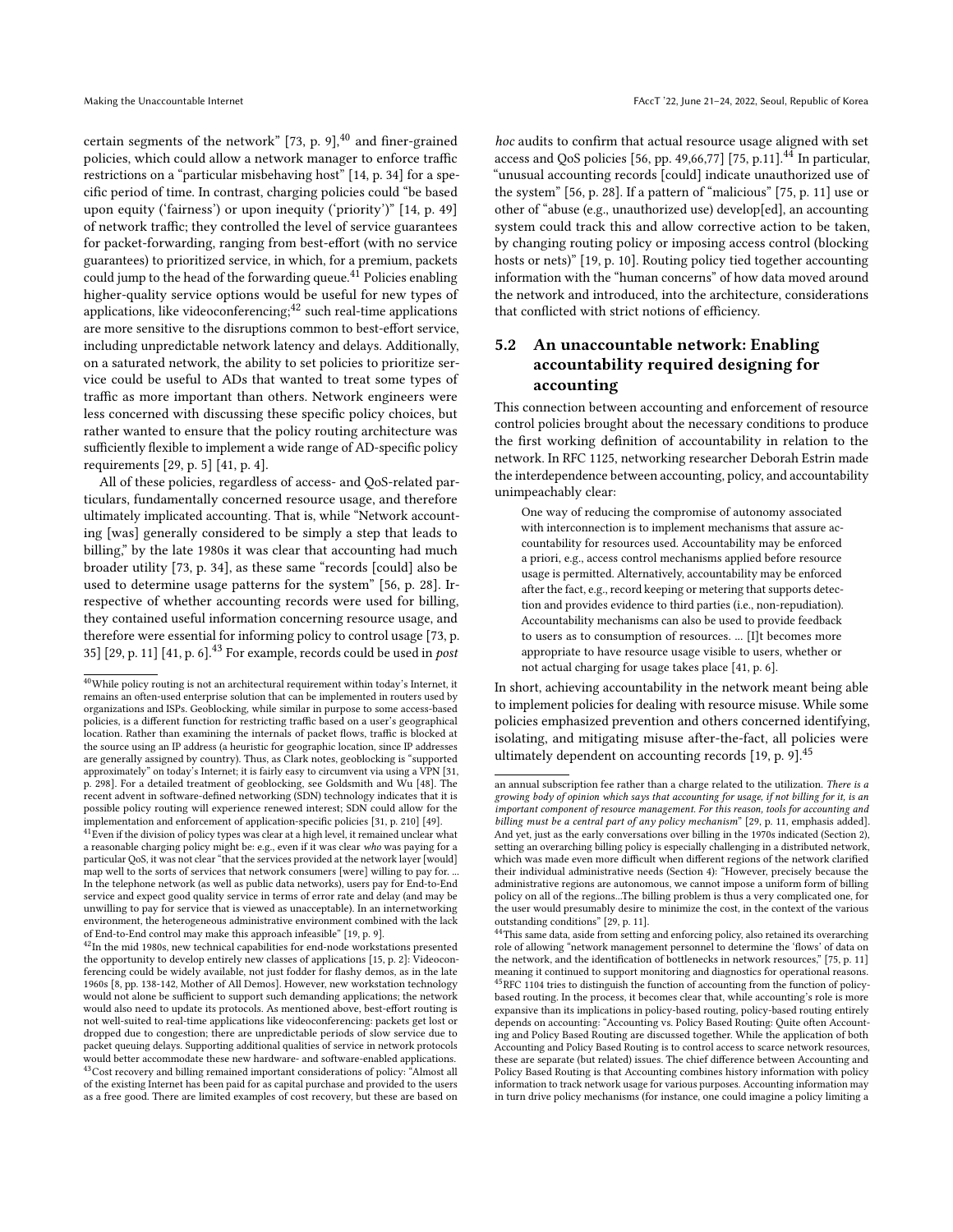In showing the importance of accounting for enabling accountability, Estrin's RFC 1125 captures the fundamental argument that we have taken up in this paper: The tensions that come up in a resource-sharing, networked computing environment (Sections [2](#page-2-4) & [3\)](#page-4-0), in which there is no global authority (Section [4\)](#page-6-0), ultimately reflect tensions concerning accountability and autonomy. While we have shown throughout this paper that issues of resource management were never not contentious, it was at this point in time that the network architects and engineers found accounting-related issues sufficiently important to be considered at the level of architecture, instead of an annoyance. In Estrin's words, "the lack of global authority, the need to support network resource sharing as well as network interconnection, the complex and dynamic mapping of users to ADs and rights, and the need for accountability across ADs, are characteristics of inter-AD communications which must be taken into account in the design of both policies and supporting technical mechanisms"; "it would be inexcusable to ignore resource control requirements and not to pay careful attention to their specification" [\[41,](#page-12-42) pp. 6,7].

Rather than accounting not meeting the parsimony requirements of End-to-End, accounting's necessary role in accountability meant that the engineers promoting a policy routing architecture including, notably, End-to-End [\[116\]](#page-14-6) author and network architect David Clark [\[29\]](#page-12-39)—were willing to consider accounting features as sufficiently fundamental to incorporate within the network's foundational routing protocol. This would require placing mechanisms for accounting in the network, instead of just at the end nodes. This perspective marked a significant shift from the early days of the ARPANET, well-characterized in Bob Kahn's RFC 136 (Section [3\)](#page-4-0). Before, accounting was discounted as not being a part of the network's core architecture, with respect to the End-to-End principle: It was separated from the function of routing and was not a "performance enhancement" [\[65,](#page-13-38) [116\]](#page-14-6), and therefore was not considered a candidate feature of the network's essential architecture. By 1988, recognizing accounting's necessity for accountability placed accountability directly at odds with this earlier interpretation of End-to-End. To resolve this tension by choosing to acknowledge accountability as an essential feature, the network's engineers would be forced to re-imagine the meaning and primacy of End-to-End. For an accountable network, the next evolution of its architecture would need to be shaped by a new, competing ideology.

#### 6 CONCLUSION

In this paper, we have traced the changing meaning of the term "accounting" among the research community which developed the ARPANET and early Internet, from the late 1960s and through the end of the 1980s, with a particular focus on the RFC corpus from this time period. We have paid attention both to how accounting was and was not considered part of the set of research problems facing network engineers, and to how the meaning of "accounting" shifted in relation to the changing environment of the network's deployment and institutional context. We characterized four notions of accounting within ARPANET and early Internet RFCs—accounting as billing, accounting as measurement, accounting as management, and accounting as policy—and argued that the different meanings of accounting and the stakes of debates concerning each theme provide an emerging articulation of accountability. Our analysis places accounting and its administrative associations squarely within the domain of both deep technical questions about the network and the political expectations of accountable technical systems.

This analysis resonates beyond the historiographical considerations of the Internet's development and the contemporary policy issues of its governance. It demonstrates that accountability is not a pre-given quality of a system that can be designed from the get-go, but rather is a set of emergent attributes that are negotiated throughout the design process—a process that itself is never fully settled in deployed systems like the Internet. From this starting point, we can see why technical systems that are now identified as unaccountable cannot be remedied simply by calls to implement greater accountability, which also run the risk of being mistakenly equated with a call to record everything as an audit best practice. Rather, taking stock of accountability as the result of complex negotiations, in the ways we have done above, means first and foremost recognizing whose interests are accounted for in a given accountability regime.

We close by offering three insights from this discussion that have bearing on research concerning accountability and complex technical systems, which together serve as a cautionary tale for the design of contemporary computer systems. First, the core design question of the story above is about resource sharing and allocation, a motivating problem in many computing applications today, especially in machine learning. The non-trivial questions involved in designing mechanisms to account for resource use in a distributed system are constitutive of the possibility of creating accountability. It is thus worth interrogating how mechanisms for accounting may facilitate or obscure accountability. Second, we argued that developing accounting mechanisms was routinely deferred, not only because of the foundational tensions involved in developing accounting schemes, but because of a dynamic of discounting its significance. Accounting used the administrative language around issues of delineating different actors' autonomy and negotiating trust, which created a policy of prioritization, allowing such issues to be dismissed as "operational," beyond the core set of research concerns, even though it was clear that distributed accounting for resource sharing was a fundamental challenge in the field of networking. Finally, by taking an institutional approach to the history of technical objects, we argued that the broader context in which technological systems develop shapes the ways accountability is defined and implemented (or ignored). Taking the administrative needs of this setting seriously, rather than casting them aside as overhead concerns, would help clarify the necessary infrastructure to support concrete notions of accountability in complex technical systems. Even within the same technical system—the Internet—we see how over time institutional changes led to shifts in understandings of accounting and the demands of accountability. Designing a definitive "one-size-fits-all" technical spec for accountability, thus, would offer an abstract solution to a set of complex questions that ought to be addressed within specific institutional contexts.

certain organization to a fixed aggregate percentage of dynamically shared bandwidth). Conversely, policy information may affect accounting issues" [\[19,](#page-12-43) p. 9].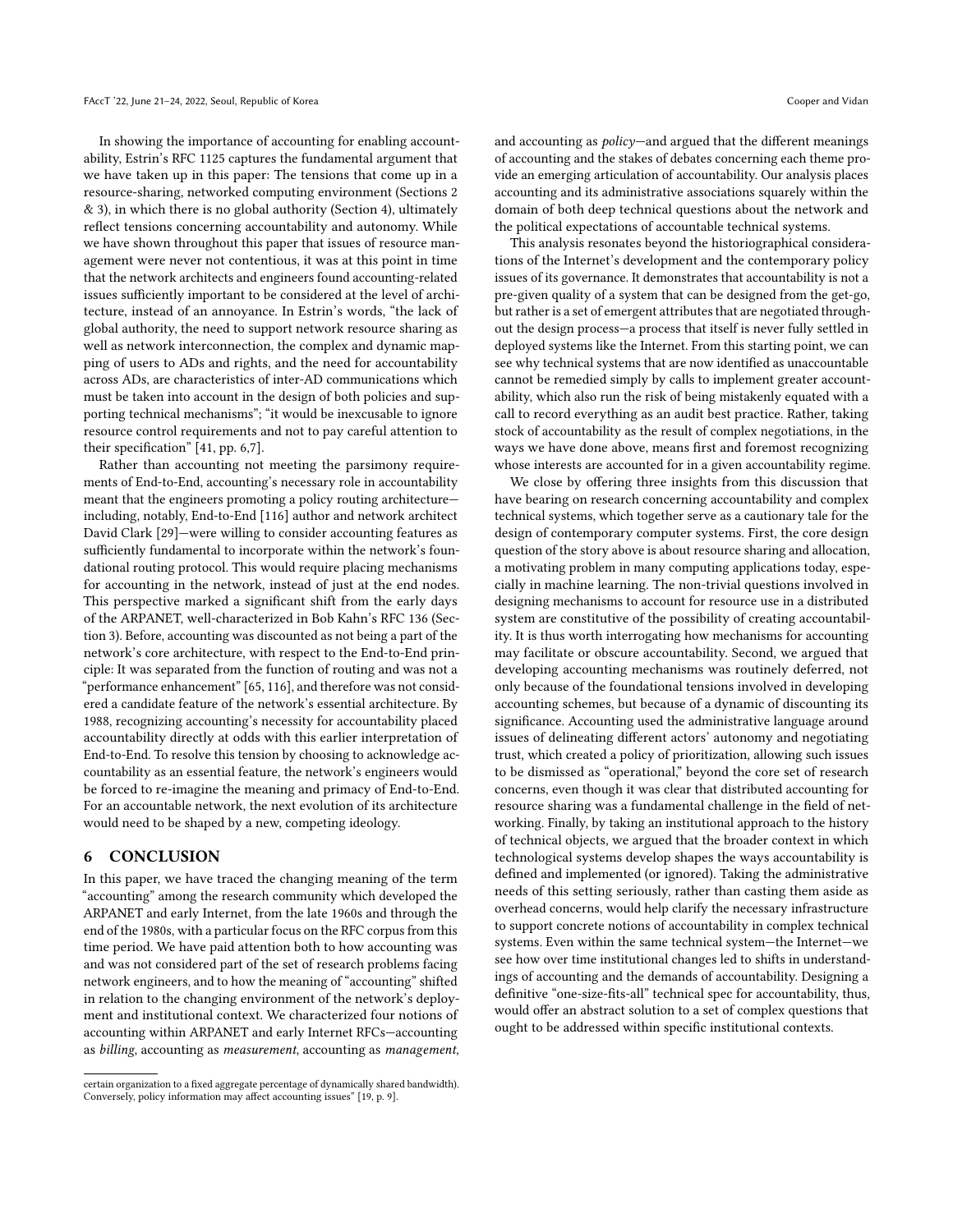Making the Unaccountable Internet FACCT '22, June 21-24, 2022, Seoul, Republic of Korea

#### ACKNOWLEDGMENTS

A. Feder Cooper is supported by the Artificial Intelligence Policy and Practice initiative at Cornell University, the Digital Life Initiative at Cornell Tech, and the John D. and Catherine T. MacArthur Foundation. The authors would like to thank the Artificial Intelligence, Policy, and Practice initiative, the Fidelity, Authenticity, and Knowability in Electronic media Lab, and the Qualitative and Interpretive Research Institute at Cornell, FAccT's anonymous reviewers, and the following individuals for feedback on earlier versions of this work: Harry Auster, Salonee Bhaman, Solon Barocas, Madiha Zahrah Choksi, Fernando Delgado, Abigail Z. Jacobs, Devin Kennedy, Jon Kleinberg, Karen Levy, Pegah Moradi, and Malte Ziewitz.

## REFERENCES

- <span id="page-12-33"></span>[1] Daniel Abadi. 2012. Consistency Tradeoffs in Modern Distributed Database System Design: CAP is Only Part of the Story. Computer 45, 2 (Feb. 2012), 37–42. Janet Abbate. 1999. Inventing the Internet. MIT Press, Cambridge, MA, USA.
- <span id="page-12-6"></span><span id="page-12-3"></span>[3] Philip Adler, Casey Falk, Sorelle A. Friedler, Tionney Nix, Gabriel Rybeck, Carlos Scheidegger, Brandon Smith, and Suresh Venkatasubramanian. 2018. Auditing black-box models for indirect influence. Knowledge and Information Systems 54 (2018), 95–122.
- <span id="page-12-36"></span>[4] P. Almquist and F. Kastenholz. 1994. Towards Requirements for IP Routers. RFC 1716.<https://doi.org/10.17487/RFC1716>
- <span id="page-12-37"></span>[5] Alexander Anderson. 1990. Oral history interview with Alexander A. McKenzie. <https://hdl.handle.net/11299/107489> Retrieved from the University of Minnesota Digital Conservancy.
- <span id="page-12-30"></span>[6] William Aspray and Paul E. Ceruzzi. 2008. The Internet before Commercialization. The MIT Press, Cambridge, MA, USA, 9–43.
- <span id="page-12-18"></span>[7] Athena Project. 1989. Teaching Students About Responsible Use of Computers. Communications of the ACM 32, 6 (June 1989), 704.
- <span id="page-12-51"></span>[8] Thierry Bardini. 2001. Bootstrapping: Douglas Engelbart, Coevolution, and the Origins of Personal Computing. Stanford University Press, USA.
- <span id="page-12-31"></span>[9] Abhay Bhushan. 1972. File Transfer Protocol. RFC 354. [https://doi.org/10.](https://doi.org/10.17487/RFC0354) [17487/RFC0354](https://doi.org/10.17487/RFC0354)
- <span id="page-12-34"></span>[10] Abhay K. Bhushan. 1972. Comments on the File Transfer Protocol. RFC 385. <https://doi.org/10.17487/RFC0385>
- <span id="page-12-44"></span>[11] Wiebe E. Bijker, Thomas P. Hughes, and Trevor J. Pinch. (Eds.). 1987. The Social construction of technological systems: New directions in the sociology and history of technology. MIT Press, Cambridge, Mass.
- <span id="page-12-11"></span>[12] Marjory S. Blumenthal and David D. Clark. 2001. Rethinking the Design of the Internet: The End-to-End Arguments vs. the Brave New World. ACM Trans. Internet Technol. 1, 1 (Aug. 2001), 70–109.<https://doi.org/10.1145/383034.383037>
- <span id="page-12-1"></span>[13] Mark Bovens. 2007. Analysing and Assessing Accountability: A Conceptual Framework. European Law Journal 13, 4 (2007), 447–468. [https://doi.org/10.](https://doi.org/10.1111/j.1468-0386.2007.00378.x) [1111/j.1468-0386.2007.00378.x](https://doi.org/10.1111/j.1468-0386.2007.00378.x)
- <span id="page-12-47"></span>[14] R. Braden and J. Postel. 1987. Requirements for Internet gateways. RFC 1009. <https://doi.org/10.17487/RFC1009>
- <span id="page-12-41"></span>[15] Robert T. Braden, Dr. David D. Clark, and Scott Shenker. 1994. Integrated Services in the Internet Architecture: an Overview. RFC 1633. [https://doi.org/](https://doi.org/10.17487/RFC1633) [10.17487/RFC1633](https://doi.org/10.17487/RFC1633)
- <span id="page-12-22"></span>[16] Sandra Braman. 2010. The Interpenetration of Technical and Legal Decision-Making for the Internet. Information, Communication & Society 13, 3 (2010), 309–324.
- <span id="page-12-10"></span>[17] Sandra Braman. 2011. The Framing Years: Policy Fundamentals in the Internet Design Process, 1969-1979. The Information Society 27, 5 (2011), 295–310.
- <span id="page-12-7"></span>[18] Sandra Braman. 2013. Laying the path: Governance in early internet design. Info (Cambridge, England) 15, 6 (2013), 63–83.
- <span id="page-12-43"></span>[19] Hans-Werner Braun. 1989. Models of policy based routing. RFC 1104. [https:](https://doi.org/10.17487/RFC1104) [//doi.org/10.17487/RFC1104](https://doi.org/10.17487/RFC1104)
- <span id="page-12-46"></span>[20] L. Breslau and D. Estrin. 1990. Design of Inter-Administrative Domain Routing Protocols. In Proceedings of the ACM Symposium on Communications Architectures & Protocols (Philadelphia, Pennsylvania, USA) (SIGCOMM '90). Association for Computing Machinery, New York, NY, USA, 231–241. [https:](https://doi.org/10.1145/99508.99558) [//doi.org/10.1145/99508.99558](https://doi.org/10.1145/99508.99558)
- <span id="page-12-53"></span><span id="page-12-32"></span>[21] Bob Bressler. 1973. Free file transfer. RFC 487.<https://doi.org/10.17487/RFC0487> [22] Finn Brunton. 2013. Spam: A Shadow History of the Internet. The MIT Press,
- Cambridge, Massachusetts.
- <span id="page-12-26"></span>[23] C. Stephen Carr, Stephen D. Crocker, and Vinton G. Cerf. 1970. HOST-HOST Communication Protocol in the ARPA Network. In Proceedings of the May 5-7, 1970, Spring Joint Computer Conference (Atlantic City, New Jersey) (AFIPS '70 (Spring)). Association for Computing Machinery, New York, NY, USA, 589–597.

<https://doi.org/10.1145/1476936.1477024>

- <span id="page-12-38"></span>[24] Vint Cerf. 1988. IAB recommendations for the development of Internet network management standards. RFC 1052.<https://doi.org/10.17487/RFC1052>
- <span id="page-12-24"></span>[25] Vint Cerf. 1989. Reqieum for the ARPANET. In The Internet History. 7–10. [https://archive.computerhistory.org/resources/access/text/2017/11/](https://archive.computerhistory.org/resources/access/text/2017/11/102646703-05-01-acc.pdf) [102646703-05-01-acc.pdf](https://archive.computerhistory.org/resources/access/text/2017/11/102646703-05-01-acc.pdf) Accessed January 9, 2022.
- <span id="page-12-17"></span>[26] V. Cerf and R. Kahn. 1974. A Protocol for Packet Network Intercommunication. IEEE Transactions on Communications 22, 5 (1974), 637–648. [https://doi.org/10.](https://doi.org/10.1109/TCOM.1974.1092259) [1109/TCOM.1974.1092259](https://doi.org/10.1109/TCOM.1974.1092259)
- <span id="page-12-14"></span>[27] Danielle Keats Citron and Daniel J. Solove. 2022. Privacy Harms. Boston University Law Review 102 (2022), 62.
- <span id="page-12-16"></span>[28] D. Clark. 1988. The Design Philosophy of the DARPA Internet Protocols. In Symposium Proceedings on Communications Architectures and Protocols (Stanford, California, USA) (SIGCOMM '88). Association for Computing Machinery, New York, NY, USA, 106–114.<https://doi.org/10.1145/52324.52336>
- <span id="page-12-39"></span>[29] Dave Clark. 1989. Policy routing in Internet protocols. RFC 1102. [https:](https://doi.org/10.17487/RFC1102) [//doi.org/10.17487/RFC1102](https://doi.org/10.17487/RFC1102)
- <span id="page-12-12"></span>[30] David Clark and Susan Landau. 2011. Untangling Attribution. Proceedings of A Workshop on Deterring Cyberattacks: Informing Strategies and Developing Options for US Policy (10 2011), 25–40.
- <span id="page-12-5"></span>[31] David D. Clark. 2018. Designing an Internet (1st ed.). The MIT Press, Cambridge, MA, USA.
- <span id="page-12-4"></span>[32] A. Feder Cooper, Karen Levy, and Christopher De Sa. 2021. Accuracy-Efficiency Trade-Offs and Accountability in Distributed ML Systems. In Equity and Access in Algorithms, Mechanisms, and Optimization. Association for Computing Machinery, New York, NY, USA, Article 4, 11 pages. [https://doi.org/10.1145/](https://doi.org/10.1145/3465416.3483289) [3465416.3483289](https://doi.org/10.1145/3465416.3483289)
- <span id="page-12-0"></span>[33] A. Feder Cooper, Emanuel Moss, Benjamin Laufer, and Helen Nissenbaum. 2022. Accountability in an Algorithmic Society: Relationality, Responsibility, and Robustness in Machine Learning.<https://doi.org/10.48550/ARXIV.2202.05338>
- <span id="page-12-19"></span>[34] CPSR. 1989. CPSR Statement on the Computer Virus. Communications of the ACM 32, 6 (June 1989), 699.
- <span id="page-12-35"></span>[35] D. Crocker, N. Neigus, J. Feinler, and J. Iseli. 1973. ARPANET users interest working group meeting. RFC 585.<https://doi.org/10.17487/RFC0585>
- <span id="page-12-28"></span><span id="page-12-20"></span>[36] S. Crocker. 1970. Network Meeting. RFC 75.<https://doi.org/10.17487/RFC0075> [37] S. Crocker, S. Carr, and V. Cerf. 1970. New Host-Host Protocol. RFC 33. [https:](https://doi.org/10.17487/RFC0033)
- <span id="page-12-23"></span>[//doi.org/10.17487/RFC0033](https://doi.org/10.17487/RFC0033) [38] G. Deloche. 1969. Implementation of the Host - Host Software Procedures in
- <span id="page-12-8"></span>GORDO. RFC 11.<https://doi.org/10.17487/RFC0011> [39] Laura DeNardis. 2015. The Internet Design Tension between Surveillance
- and Security. IEEE Annals of the History of Computing 37, 2 (2015), 72–83. <https://doi.org/10.1109/MAHC.2015.29>
- <span id="page-12-25"></span>[40] Edwin W. Meyer, Jr. 1970. Network Meeting Notes. RFC 82. [https://doi.org/10.](https://doi.org/10.17487/RFC0082) [17487/RFC0082](https://doi.org/10.17487/RFC0082)
- <span id="page-12-42"></span>[41] Deborah Estrin. 1989. Policy requirements for inter Administrative Domain routing. RFC 1125.<https://doi.org/10.17487/RFC1125>
- <span id="page-12-48"></span>[42] Deborah Estrin and Martha Steenstrup. 1991. Inter Domain Policy Routing: Overview of Architecture and Protocols. SIGCOMM Comput. Commun. Rev. 21, 1 (Jan. 1991), 71–78.<https://doi.org/10.1145/116030.116036>
- <span id="page-12-45"></span>[43] Deborah Estrin and Gene Tsudik. 1989. Security Issues in Policy Routing. In Proceedings of 1980 IEEE Symposium on Security and Privacy.
- <span id="page-12-21"></span>[44] Larry Garlick. 1976. Out-of-Band Control Signals in a Host-to-Host Protocol. RFC 721.<https://doi.org/10.17487/RFC0721>
- <span id="page-12-2"></span>[45] Timnit Gebru, Jamie Morgenstern, Briana Vecchione, Jennifer Wortman Vaughan, Hanna M. Wallach, Hal Daumé III, and Kate Crawford. 2018. Datasheets for Datasets.<http://arxiv.org/abs/1803.09010>
- <span id="page-12-13"></span>[46] Tarleton Gillespie. 2006. Engineering a Principle: 'End-to-End' in the Design of the Internet. Social Studies of Science 36, 3 (2006), 427–457.
- <span id="page-12-15"></span>[47] Tarleton Gillespie. 2010. The politics of 'platforms'. New Media & Society 12, 3 (2010), 347–364.<https://doi.org/10.1177/1461444809342738>
- <span id="page-12-49"></span>[48] Jack L. Goldsmith and Tim Wu. 2006. Who Controls the Internet?: Illusions of a Borderless World. Oxford University Press, Oxford, UK.
- <span id="page-12-50"></span>[49] Albert Greenberg, David A. Maltz, Jennifer Rexford, Geoffrey Xie, Jibin Zhan, and Hui Zhang. 2019. Reflections on a Clean Slate 4D Approach to Network Control and Management. SIGCOMM Comput. Commun. Rev. 49, 5 (Nov. 2019), 90–91.<https://doi.org/10.1145/3371934.3371962>
- <span id="page-12-9"></span>[50] Shane Greenstein. 2015. How the Internet Became Commercial: Innovation, Privatization, and the Birth of a New Network. Princeton University Press, Princeton,
- <span id="page-12-52"></span>NJ. [51] Sally Hambridge and Albert Lunde. 1999. DON'T SPEW A Set of Guidelines for Mass Unsolicited Mailings and Postings (spam\*). RFC 2635. [https://doi.org/10.](https://doi.org/10.17487/RFC2635) [17487/RFC2635](https://doi.org/10.17487/RFC2635)
- <span id="page-12-40"></span>[52] S. Hares and D. Katz. 1989. Administrative Domains and Routing Domains: A model for routing in the Internet. RFC 1136.<https://doi.org/10.17487/RFC1136>
- <span id="page-12-29"></span>[53] J. Heafner and E. Harslem. 1971. Service center standards for remote usage: A user's view. RFC 231.<https://doi.org/10.17487/RFC0231>
- <span id="page-12-27"></span>[54] F. E. Heart, R. E. Kahn, S. M. Ornstein, W. R. Crowther, and D. C. Walden. 1970. The Interface Message Processor for the ARPA Computer Network. In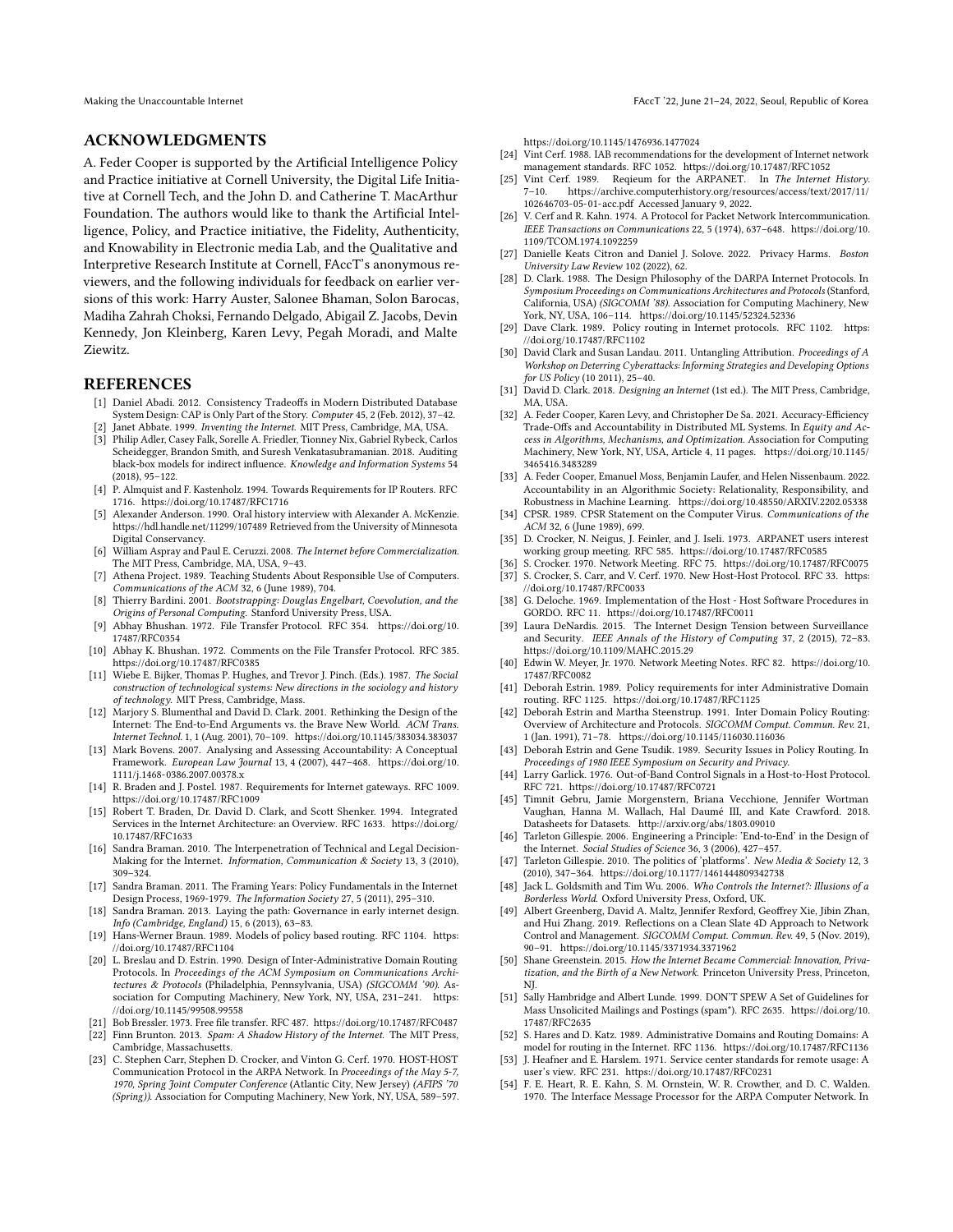- <span id="page-13-39"></span>[55] Bob Hinden. 1983. Host Monitoring Protocol. RFC 869. [https://doi.org/10.](https://doi.org/10.17487/RFC0869) [17487/RFC0869](https://doi.org/10.17487/RFC0869)
- <span id="page-13-53"></span>[56] Paul Holbrook and Joyce K. Reynolds. 1991. Site Security Handbook. RFC 1244. <https://doi.org/10.17487/RFC1244>
- <span id="page-13-57"></span>[57] Philip J. Nesser II. 1999. The Internet and the Millennium Problem (Year 2000). RFC 2626.<https://doi.org/10.17487/RFC2626>
- <span id="page-13-19"></span>[58] Internet Activities Board. 1989. Ethics and the Internet. Communications of the ACM 32, 6 (June 1989), 710.
- <span id="page-13-20"></span>[59] Internet Activities Board. 1989. Ethics and the Internet. RFC 1087. [https:](https://doi.org/10.17487/RFC1087) [//doi.org/10.17487/RFC1087](https://doi.org/10.17487/RFC1087)
- <span id="page-13-40"></span>[60] ISO. 1983. ISO Transport Protocol specification. RFC 892. [https://doi.org/10.](https://doi.org/10.17487/RFC0892) [17487/RFC0892](https://doi.org/10.17487/RFC0892)
- <span id="page-13-50"></span>[61] ISO. 1984. Protocol for providing the connectionless mode network services. RFC 926.<https://doi.org/10.17487/RFC0926>
- <span id="page-13-48"></span>[62] Sheila Jasanoff. 2004. States of Knowledge: The Co-Production of Science and the Social Order. Routledge, Abingdon, Oxon.
- <span id="page-13-34"></span>[63] Paul R. Johnson and Robert H. Thomas. 1975. Maintenance of duplicate databases. RFC 677.<https://doi.org/10.17487/RFC0677>
- <span id="page-13-1"></span>[64] Severin Kacianka and Alexander Pretschner. 2021. Designing Accountable Systems. In Proceedings of the 2021 ACM Conference on Fairness, Accountability, and Transparency (Virtual Event, Canada) (FAccT '21). Association for Computing Machinery, New York, NY, USA, 424–437. [https://doi.org/10.1145/3442188.](https://doi.org/10.1145/3442188.3445905) [3445905](https://doi.org/10.1145/3442188.3445905)
- <span id="page-13-38"></span>[65] Robert Kahn. 1971. Host accounting and administrative procedures. RFC 136. <https://doi.org/10.17487/RFC0136>
- <span id="page-13-36"></span>[66] P. Karp. 1971. Categorization and guide to NWG/RFCs. RFC 100. [https:](https://doi.org/10.17487/RFC0100) [//doi.org/10.17487/RFC0100](https://doi.org/10.17487/RFC0100)
- <span id="page-13-6"></span>[67] Been Kim and Finale Doshi-Velez. 2021. Machine Learning Techniques for Accountability. AI Magazine 42, 1 (April 2021), 47–52. [https://ojs.aaai.org/](https://ojs.aaai.org/index.php/aimagazine/article/view/7481) [index.php/aimagazine/article/view/7481](https://ojs.aaai.org/index.php/aimagazine/article/view/7481)
- <span id="page-13-16"></span>[68] Kate Klonick. 2020. The Facebook Oversight Board: Creating an Independent Institution to Adjudicate Online Free Expression. Yale Law Journal 129 (2020), 82. Issue 2418.
- <span id="page-13-17"></span>[69] Jeff Kosseff. 2022. A User's Guide to Section 230, and a Legislator's Guide to Amending It (or Not). Berkeley Technology Law Journal 37 (2022), 40. Issue 2.
- <span id="page-13-7"></span>[70] Joshua A. Kroll. 2021. Outlining Traceability: A Principle for Operationalizing Accountability in Computing Systems. In Proceedings of the 2021 ACM Conference on Fairness, Accountability, and Transparency (Virtual Event, Canada) (FAccT '21). Association for Computing Machinery, New York, NY, USA, 758–771. [https:](https://doi.org/10.1145/3442188.3445937) [//doi.org/10.1145/3442188.3445937](https://doi.org/10.1145/3442188.3445937)
- <span id="page-13-8"></span>[71] Joshua A. Kroll, Joanna Huey, Solon Barocas, Edward W. Felten, Joel R. Reidenberg, David G. Robinson, and Harlan Yu. 2017. Accountable Algorithms. University of Pennsylvania Law Review 165 (2017), 633–705. Issue 633.
- <span id="page-13-49"></span>[72] Bruno Latour. 1993. We have never been modern. Harvard University Press, Cambridge, Mass.
- <span id="page-13-52"></span>[73] Barry Leiner. 1988. Critical issues in high bandwidth networking. RFC 1077. <https://doi.org/10.17487/RFC1077>
- <span id="page-13-44"></span>[74] Barry M. Leiner. 1987. Implementation plan for interagency research Internet. RFC 1015.<https://doi.org/10.17487/RFC1015>
- <span id="page-13-41"></span>[75] Barry M. Leiner. 1987. Network requirements for scientific research: Internet task force on scientific computing. RFC 1017.<https://doi.org/10.17487/RFC1017>
- <span id="page-13-27"></span>[76] Barry M. Leiner, Vinton G. Cerf, David D. Clark, Robert E. Kahn, Leonard Kleinrock, Daniel C. Lynch, Jon Postel, Larry G. Roberts, and Stephen Wolff. 2009. A Brief History of the Internet. SIGCOMM Comput. Commun. Rev. 39, 5 (oct 2009), 22–31.<https://doi.org/10.1145/1629607.1629613>
- <span id="page-13-9"></span>[77] Barry M. Leiner, Vinton G. Cerf, David D. Clark, Robert E. Kahn, Leonard Kleinrock, Daniel C. Lynch, Jon Postel, Lawrence G. Roberts, and Stephen S. Wolff. 1997. The Past and Future History of the Internet. Commun. ACM 40, 2 (feb 1997), 102–108.<https://doi.org/10.1145/253671.253741>
- <span id="page-13-26"></span><span id="page-13-14"></span>[78] Lawrence Lessig. 2006. Code version 2.0 ([2nd ed.]. ed.). Basic Books, New York. [79] J. C. R. Licklider and Welden E. Clark. 1962. On-Line Man-Computer Communication. In Proceedings of the May 1-3, 1962, Spring Joint Computer Conference (San Francisco, California) (AIEE-IRE '62 (Spring)). Association for Computing Ma-
- <span id="page-13-51"></span>chinery, New York, NY, USA, 113–128.<https://doi.org/10.1145/1460833.1460847> [80] Mike Little. 1989. Goals and functional requirements for inter-autonomous system routing. RFC 1126.<https://doi.org/10.17487/RFC1126>
- <span id="page-13-47"></span>[81] K. Lougheed and Y. Rekhter. 1989. Border Gateway Protocol (BGP). RFC 1105. <https://doi.org/10.17487/RFC1105>
- <span id="page-13-29"></span>[82] Thomas Marill and Lawrence G. Roberts. 1966. Toward a Cooperative Network of Time-Shared Computers. In Proceedings of the November 7-10, 1966, Fall Joint Computer Conference (San Francisco, California) (AFIPS '66 (Fall)). Association for Computing Machinery, New York, NY, USA, 425–431. [https://doi.org/10.](https://doi.org/10.1145/1464291.1464336) [1145/1464291.1464336](https://doi.org/10.1145/1464291.1464336)
- <span id="page-13-11"></span>[83] Charlton D. McIlwain. 2020. Black software: The Internet and racial justice, from the AfroNet to Black Lives Matter. Oxford University Press, New York, NY.
- <span id="page-13-37"></span>[84] Fenwick McKelvey. 2018. Internet Daemons: Digital Communications Possessed. University of Minnesota Press, USA.
- <span id="page-13-12"></span>[85] Eden Medina. 2011. Cybernetic revolutionaries: Technology and politics in Allende's Chile. MIT Press, Cambridge, Mass.
- <span id="page-13-54"></span>[86] R. Merryman. 1973. UCSD-CC Server-FTP facility. RFC 532. [https://doi.org/10.](https://doi.org/10.17487/RFC0532) [17487/RFC0532](https://doi.org/10.17487/RFC0532)
- <span id="page-13-3"></span>[87] Jacob Metcalf, Emanuel Moss, Elizabeth Anne Watkins, Ranjit Singh, and Madeleine Clare Elish. 2021. Algorithmic Impact Assessments and Accountability: The Co-Construction of Impacts. In Proceedings of the 2021 ACM Conference on Fairness, Accountability, and Transparency (Virtual Event, Canada) (FAccT '21). Association for Computing Machinery, New York, NY, USA, 735–746. <https://doi.org/10.1145/3442188.3445935>
- <span id="page-13-23"></span>[88] Esther Milne. 2021. Email and the Everyday: Stories of Disclosure, Trust, and Digital Labor. MIT Press, Cambridge.
- <span id="page-13-2"></span>[89] Margaret Mitchell, Simone Wu, Andrew Zaldivar, Parker Barnes, Lucy Vasserman, Ben Hutchinson, Elena Spitzer, Inioluwa Deborah Raji, and Timnit Gebru. 2019. Model Cards for Model Reporting. In Proceedings of the Conference on Fairness, Accountability, and Transparency (Atlanta, GA, USA) (FAT\* '19). Association for Computing Machinery, New York, NY, USA, 220–229. <https://doi.org/10.1145/3287560.3287596>
- <span id="page-13-4"></span>[90] Emanuel Moss, Elizabeth Anne Watkins, Ranjit Singh, Madeleine Clare Elish, and Jacob Metcalf. 2021. Assembling Accountability: Algorithmic Impact Assessment for the Public Interest. SSRN preprint.
- <span id="page-13-21"></span>[91] National Science Foundation. 1989. NSF Poses Code of Networking Ethics. Communications of the ACM 32, 6 (June 1989), 688.
- <span id="page-13-22"></span>[92] Daniel Neyland. 2016. Bearing Account-able Witness to the Ethical Algorithmic System. Science, Technology, & Human Values 41, 1 (2016), 50–76. [https://doi.](https://doi.org/10.1177/0162243915598056) [org/10.1177/0162243915598056](https://doi.org/10.1177/0162243915598056)
- <span id="page-13-0"></span>[93] Helen Nissenbaum. 1996. Accountability in a Computerized Society. Science and Engineering Ethics 2 (1996), 25–42.
- <span id="page-13-46"></span>[94] Internet Hall of Fame. 2013. Barry Leiner. [https://www.internethalloffame.org/](https://www.internethalloffame.org/inductees/barry-leiner) [inductees/barry-leiner](https://www.internethalloffame.org/inductees/barry-leiner)
- <span id="page-13-55"></span>[95] M.A. Padlipsky. 1973. Tentative proposal for a Unified User Level Protocol. RFC
- <span id="page-13-56"></span>451.<https://doi.org/10.17487/RFC0451> [96] M. Padlipsky. 1974. Specification of the Unified User-Level Protocol. RFC 666. <https://doi.org/10.17487/RFC0666>
- <span id="page-13-32"></span>M. A. Padlipsky. 1973. Feast or famine? A response to two recent RFC's about network information. RFC 531.<https://doi.org/10.17487/RFC0531>
- <span id="page-13-42"></span>[98] M. A. Padlipsky. 1973. Two solutions to a file transfer access problem. RFC 505. <https://doi.org/10.17487/RFC0505>
- <span id="page-13-33"></span>[99] M. A. Padlipsky. 1973. What is "Free"? RFC 491. [https://doi.org/10.17487/](https://doi.org/10.17487/RFC0491) [RFC0491](https://doi.org/10.17487/RFC0491)
- <span id="page-13-13"></span>[100] Benjamin Peters. 2008. How not to network a nation: The uneasy history of the Soviet internet. MIT Press, Cambridge, Massachusetts. [101] J. Pickens. 1972. Evaluation of ARPANET services January-March, 1972. RFC
- <span id="page-13-31"></span>369.<https://doi.org/10.17487/RFC0369>
- <span id="page-13-35"></span>[102] K.T. Pogran. 1973. Un-muddling "free file transfer". RFC 501. [https://doi.org/10.](https://doi.org/10.17487/RFC0501) [17487/RFC0501](https://doi.org/10.17487/RFC0501)
- <span id="page-13-15"></span>[103] David G Post. 2009. In search of Jefferson's moose: Notes on the state of cyberspace. Oxford University Press, Oxford ; New York.
- <span id="page-13-30"></span>[104] J. Postel. 1970. Network meeting report. RFC 77. [https://doi.org/10.17487/](https://doi.org/10.17487/RFC0077) [RFC0077](https://doi.org/10.17487/RFC0077)
- <span id="page-13-45"></span>[105] J. Postel. 1981. Internet Control Message Protocol. RFC 777. [https://doi.org/10.](https://doi.org/10.17487/RFC0777) [17487/RFC0777](https://doi.org/10.17487/RFC0777)
- <span id="page-13-24"></span>[106] J. Postel. 1982. Summary of computer mail services meeting held at BBN on 10 January 1979. RFC 808.<https://doi.org/10.17487/RFC0808>
- <span id="page-13-43"></span>[107] Jonathan B. Postel. 1980. Internet Message Protocol. RFC 759. [https://doi.org/](https://doi.org/10.17487/RFC0759) [10.17487/RFC0759](https://doi.org/10.17487/RFC0759)
- <span id="page-13-5"></span>[108] Inioluwa Deborah Raji, Andrew Smart, Rebecca N. White, Margaret Mitchell, Timnit Gebru, Ben Hutchinson, Jamila Smith-Loud, Daniel Theron, and Parker Barnes. 2020. Closing the AI Accountability Gap: Defining an End-to-End Framework for Internal Algorithmic Auditing. In Proceedings of the 2020 Conference on Fairness, Accountability, and Transparency (Barcelona, Spain) (FAT\* '20). Association for Computing Machinery, New York, NY, USA, 33–44. <https://doi.org/10.1145/3351095.3372873>
- <span id="page-13-10"></span>[109] Jennifer Rexford and Constantine Dovrolis. 2010. Future Internet architecture: clean-slate versus evolutionary research. Commun. ACM 53 (September 2010), 36–40. Issue 9.<https://doi.org/10.1145/1810891.1810906>
- <span id="page-13-18"></span>[110] Joyce K. Reynolds. 1989. Helminthiasis of the Internet. RFC 1135. [https:](https://doi.org/10.17487/RFC1135) [//doi.org/10.17487/RFC1135](https://doi.org/10.17487/RFC1135)
- <span id="page-13-25"></span>[111] Lawrence G. Roberts. 1967. Multiple Computer Networks and Intercomputer Communication. In Proceedings of the First ACM Symposium on Operating System Principles (SOSP '67). Association for Computing Machinery, New York, NY, USA, 3.1–3.6.<https://doi.org/10.1145/800001.811680>
- <span id="page-13-28"></span>[112] Lawrence G. Roberts and Barry D. Wessler. 1970. Computer Network Development to Achieve Resource Sharing. In Proceedings of the May 5-7, 1970, Spring Joint Computer Conference (Atlantic City, New Jersey) (AFIPS '70 (Spring)). Association for Computing Machinery, New York, NY, USA, 543–549. [https:](https://doi.org/10.1145/1476936.1477020)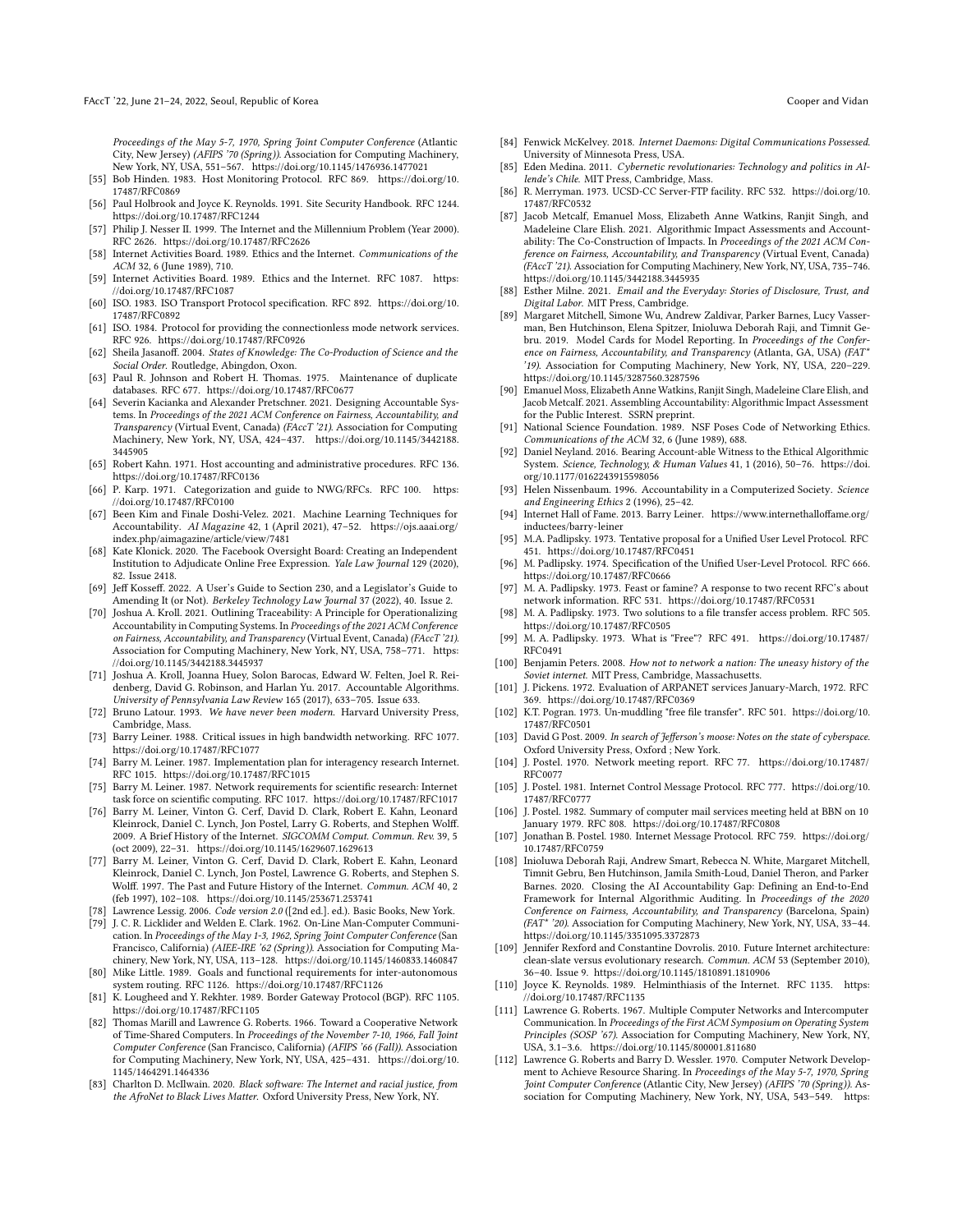[//doi.org/10.1145/1476936.1477020](https://doi.org/10.1145/1476936.1477020)

- <span id="page-14-16"></span>[113] Eric C. Rosen. 1982. Exterior Gateway Protocol (EGP). RFC 827. [https://doi.](https://doi.org/10.17487/RFC0827) [org/10.17487/RFC0827](https://doi.org/10.17487/RFC0827)
- <span id="page-14-7"></span>[114] Andrew L. Russell. 2006. 'Rough Consensus and Running Code' and the Internet-OSI Standards War. IEEE Ann. Hist. Comput. 28, 3 (jul 2006), 48–61. [https:](https://doi.org/10.1109/MAHC.2006.42) [//doi.org/10.1109/MAHC.2006.42](https://doi.org/10.1109/MAHC.2006.42)
- <span id="page-14-3"></span>[115] Andrew L. Russell. 2014. Open Standards and the Digital Age: History, Ideology, and Networks. Cambridge University Press, Cambridge.
- <span id="page-14-6"></span>[116] J. H. Saltzer, D. P. Reed, and D. D. Clark. 1984. End-to-End Arguments in System Design. ACM Trans. Comput. Syst. 2, 4 (nov 1984), 277–288. [https:](https://doi.org/10.1145/357401.357402) [//doi.org/10.1145/357401.357402](https://doi.org/10.1145/357401.357402)
- <span id="page-14-10"></span>[117] Rebecca Slayton. 2016. Framing Computer Security and Privacy, 1967–1992. Association for Computing Machinery and Morgan & Claypool, 287–330.
- <span id="page-14-12"></span>[118] Bob Thomas. 1973. Distributed resources workshop announcement. RFC 504. <https://doi.org/10.17487/RFC0504>
- <span id="page-14-5"></span>[119] Fred Turner. 2006. From Counterculture to Cyberculture: Stewart Brand, the Whole Earth Network, and the Rise of Digital Utopianism. University of Chicago Press, Chicago, IL, USA.
- <span id="page-14-1"></span>[120] Briana Vecchione, Karen Levy, and Solon Barocas. 2021. Algorithmic Auditing and Social Justice: Lessons from the History of Audit Studies. In Equity and Access in Algorithms, Mechanisms, and Optimization (–, NY, USA) (EAAMO '21). Association for Computing Machinery, New York, NY, USA, Article 19, 9 pages. <https://doi.org/10.1145/3465416.3483294>
- <span id="page-14-15"></span>[121] U. Warrier and L. Besaw. 1989. Common Management Information Services and Protocol over TCP/IP (CMOT). RFC 1095.<https://doi.org/10.17487/RFC1095>
- <span id="page-14-14"></span>[122] R. Watson. 1973. Some thoughts on system design to facilitate resource sharing. RFC 592.<https://doi.org/10.17487/RFC0592>
- <span id="page-14-11"></span>[123] Richard W. Watson. 1971. Notes on the Network Working Group meeting, Urbana, Illinois, February 17, 1971. RFC 101.<https://doi.org/10.17487/RFC0101>
- <span id="page-14-2"></span>[124] Daniel J. Weitzner, Harold Abelson, Tim Berners-Lee, Joan Feigenbaum, James Hendler, and Gerald Jay Sussman. 2008. Information Accountability. Commun. ACM 51, 6 (jun 2008), 82–87.<https://doi.org/10.1145/1349026.1349043>
- <span id="page-14-17"></span>[125] James E. White. 1971. Network specifications for UCSB's Simple-Minded File System. RFC 122.<https://doi.org/10.17487/RFC0122>
- <span id="page-14-19"></span>[126] James E. White. 1973. Responses to critiques of the proposed mail protocol. RFC 555.<https://doi.org/10.17487/RFC0555>
- <span id="page-14-0"></span>[127] Maranke Wieringa. 2020. What to Account for When Accounting for Algorithms: A Systematic Literature Review on Algorithmic Accountability. In Proceedings of the 2020 Conference on Fairness, Accountability, and Transparency (Barcelona, Spain) (FAT\* '20). Association for Computing Machinery, New York, NY, USA, 1–18.<https://doi.org/10.1145/3351095.3372833>
- <span id="page-14-4"></span>[128] JoAnne Yates. 2019. Engineering rules: Global standard setting since 1880. Johns Hopkins University Press, Baltimore, Maryland.
- <span id="page-14-8"></span>[129] Jonathan Zittrain. 2008. The Future of the Internet–And How to Stop It. Yale University Press, USA.
- <span id="page-14-9"></span>[130] Jonathan Zittrain. 2014. The Virtues of Procrastination. [https://www.](https://www.internetimpossible.org/virtues-of-procrastination/) [internetimpossible.org/virtues-of-procrastination/](https://www.internetimpossible.org/virtues-of-procrastination/) Accessed January 21, 2022.

## <span id="page-14-13"></span>A THE "RESEARCH" VS. "SERVICE" DISTINCTION

It is important to note that Bressler [\[21\]](#page-12-32) and Pogran [\[102\]](#page-13-35) were not alone in conceiving of rationales for circumventing accounting; punting on both implementing and performing accounting for certain aspects of network use was a common theme in the early ARPANET. Most notably, there was an overarching attempt to distinguish categories of work on the network, such that some preferred types of work could be "free"—that is, have the bill covered by ARPA. In response to this desire, a binary distinction emerged at the site level—"Research Centers vs. Service Centers" [\[104,](#page-13-30) p.1]; or, "free but limited access research sites" used strictly for experimental purposes and "billing sites" [\[40,](#page-12-25) p. 3, p. 18]. Early Internet pioneer Jon Postel further refined this classification in relation to hardware and access patterns: "The Service Centers tend to have big machines, lots of users, and accounting problems; while the Research Centers tend to have specialized hardware, a small number of users, and no accounting at all" [\[104,](#page-13-30) p.1]. Even with these definitions, it is not entirely clear what "service" meant in terms of function, aside from the common need for accounting in order to support site use. The word "service" remains simultaneously vague and overloaded, both during the 1970s when ARPANET engineers were teasing out research/service distinction and with respect to contemporary use. For example, in his 2018 book, David Clark notes that "service" is a term that has repeatedly confused him, and that he makes sense of it by reducing it to the following: "A service is something that you sell; it is how you make money" [\[31,](#page-12-5) p. 311].

One can attempt to elicit a far more precise understanding of service from Service Center examples, which included the Network Information Center (NIC) at SRI, Multics at MIT [\[123,](#page-14-11) p. 13], UCSB's Simple-Minded File System (SMFS, which provided a secondary storage node that anyone on the ARPANET could pay to use; it had limited availability and was not intended to become the storage node for the whole network) [\[125\]](#page-14-17), and UCSD's FTP service site, which had to bill for usage in order to support itself (each FTP file transfer was billed separately in the accounting system, based on lower-level accounting for processor, I/O, and core usage, and, if used, external storage tapes) [\[86\]](#page-13-54).

However, these varied examples of site functions, particularly the inclusion of FTP, the costs of which were debated in unique detail (Section [2.1\)](#page-4-6), indicate that what constituted the distinction between research and service was contentious and unclear.<sup>[46](#page-14-18)</sup> Moreover, it was additionally not trivial to consider how billing should be handled when research and service sites resource share. Notably, Larry Roberts acknowledged this, but did not provide a clear idea on how to resolve it: "What happens when a research site talks to a billing site? I think it is do-able" [\[40,](#page-12-25) p. 3]. The UCSD FTP site, at least by 1973, had to account for usage and issue bills in order to support itself (it is unclear if this site had an option to use a FREE account for research purposes). However, as the RFCs debating "free" file transfer show, this need for accounting did not extend to all FTP usage, whether it was hosted at a service site or not—at least not immediately [\[21,](#page-12-32) [102\]](#page-13-35).

That is, even if accounting was not necessary at research sites to start, it was acknowledged that, as more users joined the ARPANET and wanted access to limited resources, it would eventually be necessary to account and bill for research usage, as well. For example, as early as RFC 82, Douglas Engelbart was recorded as saying that SRI will eventually have to bill as more users come online: "A system will exist in Spring 1971, to allow an agent to insert into a catalog. The dialogue that goes on will determine which way the data base grows. We are pretty sure that eventually SRI will have to charge because of many potential users not at primary sites seeking limit[sic] resources. ... Each site is registered. Any person who gets in on a site's account has its access. We won't worry about accounting until saturation occurs. We would like to encourage use of the agent system to create and use a survey of resources at each site," [\[40,](#page-12-25) p. 7] which included SRI's research theorem prover tools [\[112,](#page-13-28) p. 548]. In fact, by 1987, the interagency research Internet proposal made it clear that accounting would absolutely be necessary for research [\[74,](#page-13-44) [75\]](#page-13-41).

<span id="page-14-18"></span> $^{46}\rm{This}$  contention is explicitly addressed as a difference in "orientation" in RFC 231: "In the network at large, with our research orientation, personnel tend to have a different approach to computing than that required by a service bureau." Service Centers were believed to be subject to "market-oriented requirements" to rate-limit use, while Research Centers were free from such forces [\[53,](#page-12-29) p. 4].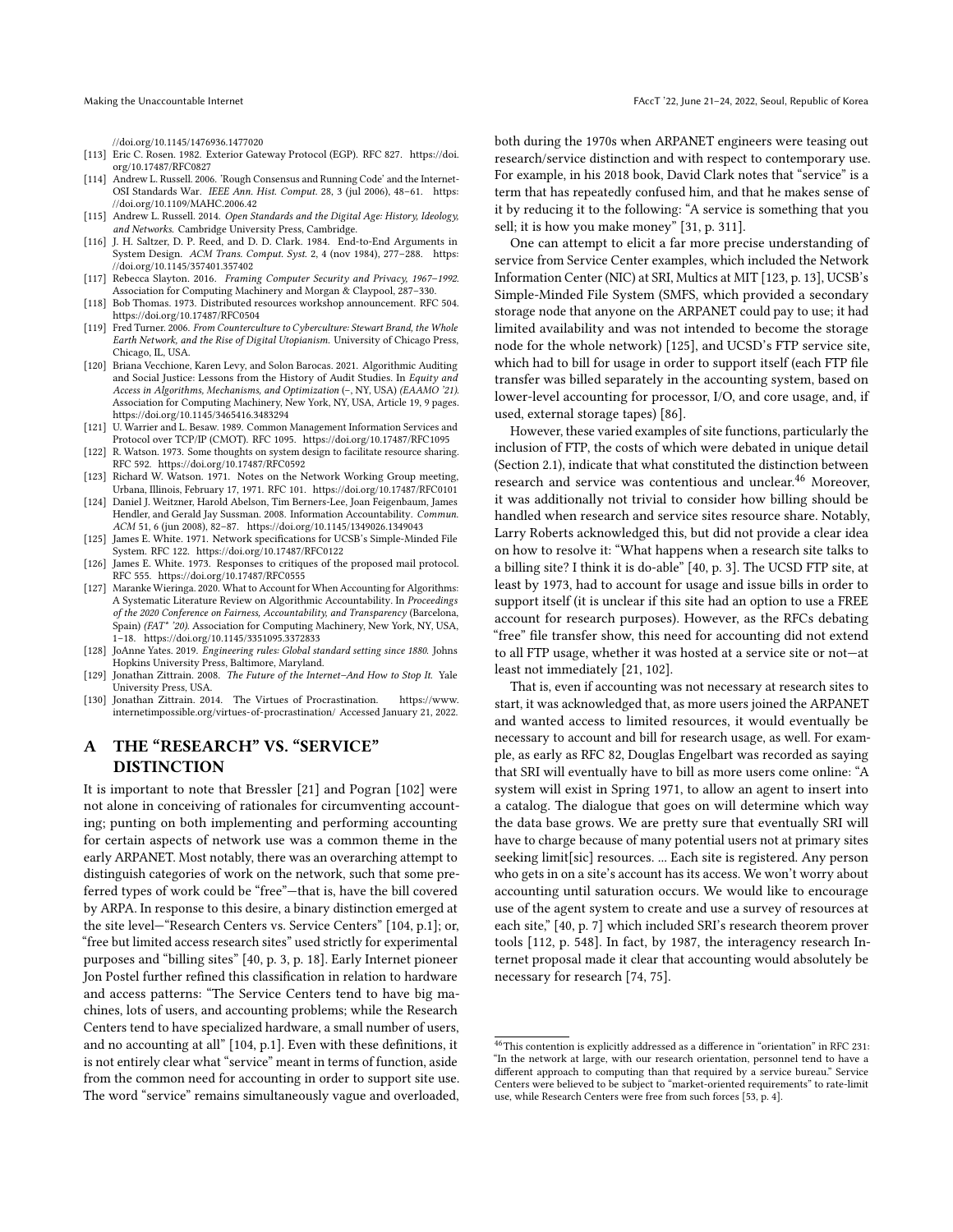# <span id="page-15-1"></span>B THE DECLINE OF THE IDEAL OF RESOURCE SHARING

Janet Abbate argues that, as the network began to spread to more ARPA-contractor sites, the "demand for remote resources fell," and that "many sites rich in computing resources seemed to be looking for users" [\[2,](#page-12-6) p. 104]. Abbate credits this "decline of the ideal of resource sharing" (where this ideal was the vision of the ARPANET articulated in Roberts [\[111\]](#page-13-25)) to severe usability issues in the ARPANET. Throughout Chapter 3, she discusses the practical difficulties of using the network—even with an action as simple as finding a particular resource, as the network lacked appropriate search tools [\[2,](#page-12-6) p. 86].<sup>[47](#page-15-2)</sup>

Even if users got past the initial hurdle of finding a resource, there remained additional steps in order to access it. Abbate acknowledges that this in part had to do with accounting, but discusses the issue as one of usability: The user would have to contact an administrator to set up an account on the remote host in order to access it, which required finding and contacting the appropriate person at the remote site; if the remote site wanted to charge for usage, the user then also usually had to initiate a purchase order at their local institution. Only then could they access the resource, at which point it often remained a challenge to figure out how the resource was supposed to be used [\[2,](#page-12-6) pp. 87-88]. This lack of usability, which reflected both technical and administrative issues, ideally should not have been a relevant concern for individual users. However, it was a particularly challenging obstacle for novice users, and thus became a bottleneck in the network's ability to grow and reach saturation. Abbate therefore reasons that the ARPANET became a technology seeking an appropriate application and an interested user base, as it fell short of its goal to facilitate resource sharing. The ARPANET needed to experience a fundamental shift in "identity and purpose" if it was to be a useful technology  $[2, p. 109]$  $[2, p. 109]$ .<sup>[48](#page-15-3)</sup>

Abbate writes that this shift ultimately occurred when the ARPANET found such a "smash hit" application in email [\[2,](#page-12-6) p. 106]. In contrast to the technical and administrative usability issues that plagued resource sharing, email was very simple to use; it connected users at remote sites, but was an application that users could access locally. Similarly, local area networks (LANs) also became a popular, unexpected use of the ARPANET at this time, as LANs did not have the same usability issues as more long-range, distributed resource sharing. By 1975, with sites like USC and SRI using the ARPANET as for LANs, 30% of traffic on the network was intra-node, as opposed to inter-node [\[2,](#page-12-6) p. 94]. In short, Abbate argues that, while resource sharing struggled to find users, these two ARPANET uses were successes that validated the utility of the network.

Unpacking Abbate's focus on usability, we argue that it is possible to understand the "decline of the ideal of resource sharing" and its attendant challenges to the would-be user in terms of the lack of appropriate, fleshed-out accounting mechanisms. While usability was certainly a relevant factor concerning the (lack of) ease of adoption of the ARPANET for resource sharing, it should not be conflated with a lack of desire to resource share altogether. In fact, the debate over "free" file transfer (Section [2.1\)](#page-4-6) and the attempt to classify different sites as research or service centers is evidence that ARPANET users wanted to resource share (with services like UCSB's SMFS and UCSD's FTP node being sufficiently utilized to require accounting to recoup costs, see Appendix [A\)](#page-14-13). Instead, as we discussed in Sections [2](#page-2-4) and [3,](#page-4-0) accounting was (and remains) an extremely challenging technical and administrative problem, which the early ARPANET architects did not have an appetite to address. As a result, accounting did not become a first-order feature of the network, and was instead a messy patchwork of noninteroperable, ill-defined systems that made recovering the costs of resource sharing intractable.

From this perspective, it is possible to recast Abbate's examples of unexpected successes of usability—the "smash hit" of email and the proliferation of LANs—as successes owing to their independence from distributing accounting. Email leveraged the distributed network, but it did not have the same distributed accounting problems as resource sharing. Aside from using gateway nodes for routing email to its final destination, email (at least its 1970s iteration) was a local application, using local CPU and local storage. If accounting needed to be done, it could be handled locally at the site level, using local administrative procedures (if there were any), such as those used for time-sharing [\[37,](#page-12-20) p. 4] [\[126,](#page-14-19) concerning UCLA's internal billing for email]. In other words, it is possible to view email as a success not just because of ease of use, but also because it was possible to treat email as "free" in a way similar to the initial assumptions about the negligible costs of "free" file transfer, in which local billing could be used for local usage or billing could be punted back to ARPA. Of course, just like "free" file transfer, email was not literally free. Email eventually became quite costly, particularly when sending spam became a growing practice.<sup>[49](#page-15-4)</sup> Spam put a strain on receivers' local resource usage, which meant that it, too, became an accounting problem [\[51\]](#page-12-52).<sup>[50](#page-15-5)</sup> Similarly, LANs were intra-node, and also represented a problem of local accounting, as opposed to distributed accounting.

# <span id="page-15-0"></span>C COMPUTATIONAL METHODS

In this appendix, we document our procedure for identifying RFCs related to our project. The accompanying code can be found at <https://github.com/pasta41/rfc-scraper>.

Our **[rfc-scraper](https://github.com/pasta41/rfc-scraper)** tool. We developed a tool to scrape the [RFC](https://www.rfc-editor.org/rfc/) [Editor](https://www.rfc-editor.org/rfc/), which pulls down the .txt version of each RFC and associated [metadata.](https://www.rfc-editor.org/rfc-index.html) We wrote a separate script to filter and map the above data to identify RFCs. The filtering capability is simple:

<span id="page-15-2"></span> $\rm ^{47}$  See also RFC 531, concerning ARPANET usability problems, the creation of a resource notebook to improve these problems, and ultimately the additional gaps the resource notebook highlighted in relation to documentation reliability issues [\[97\]](#page-13-32).

<span id="page-15-3"></span><sup>48</sup>For more on evaluating the "friendliness" of the network, see RFC 369 [\[101\]](#page-13-31); see RFC 451 [\[95\]](#page-13-55) and RFC 666 [\[96\]](#page-13-56) for defining the unified user level protocol (UULP)—a proposed solution to ARPANET usability issues, which suggested a command language for "user convenience," "'resource sharing'," "economy of mechanism," "frontending...onto existing commands," "accounting and authorization," and "processprocess functions" [\[96,](#page-13-56) pp. 1-2]. In other words, UULP was an attempt to come up with a single protocol that would help with network usability functions.

<span id="page-15-4"></span> $\overline{{}^{49}\rm{For}}$  a detailed treatment on the history of Internet spam, see Brunton [\[22\]](#page-12-53).

<span id="page-15-5"></span><sup>50</sup>RFC 2635, "Don't Spew: A Set of Guidelines for Mass Unsolicited Mailings and Postings (spam\*)," discusses the costs of spam via a comparison with physical mail. It notes that it is easier to send email, so the scale of junk email is much greater. The costs are also quite different: It costs the sender very little to send spam; "the recipient bears the majority of the cost" [\[51,](#page-12-52) pp. 3-4]. The RFC thus calls spam "unethical behavior" [\[51,](#page-12-52) p. 3], and goes so far as to compare it to a seizure of private property, since it eats up local resources—a "theft of service" [\[51,](#page-12-52) p. 4]